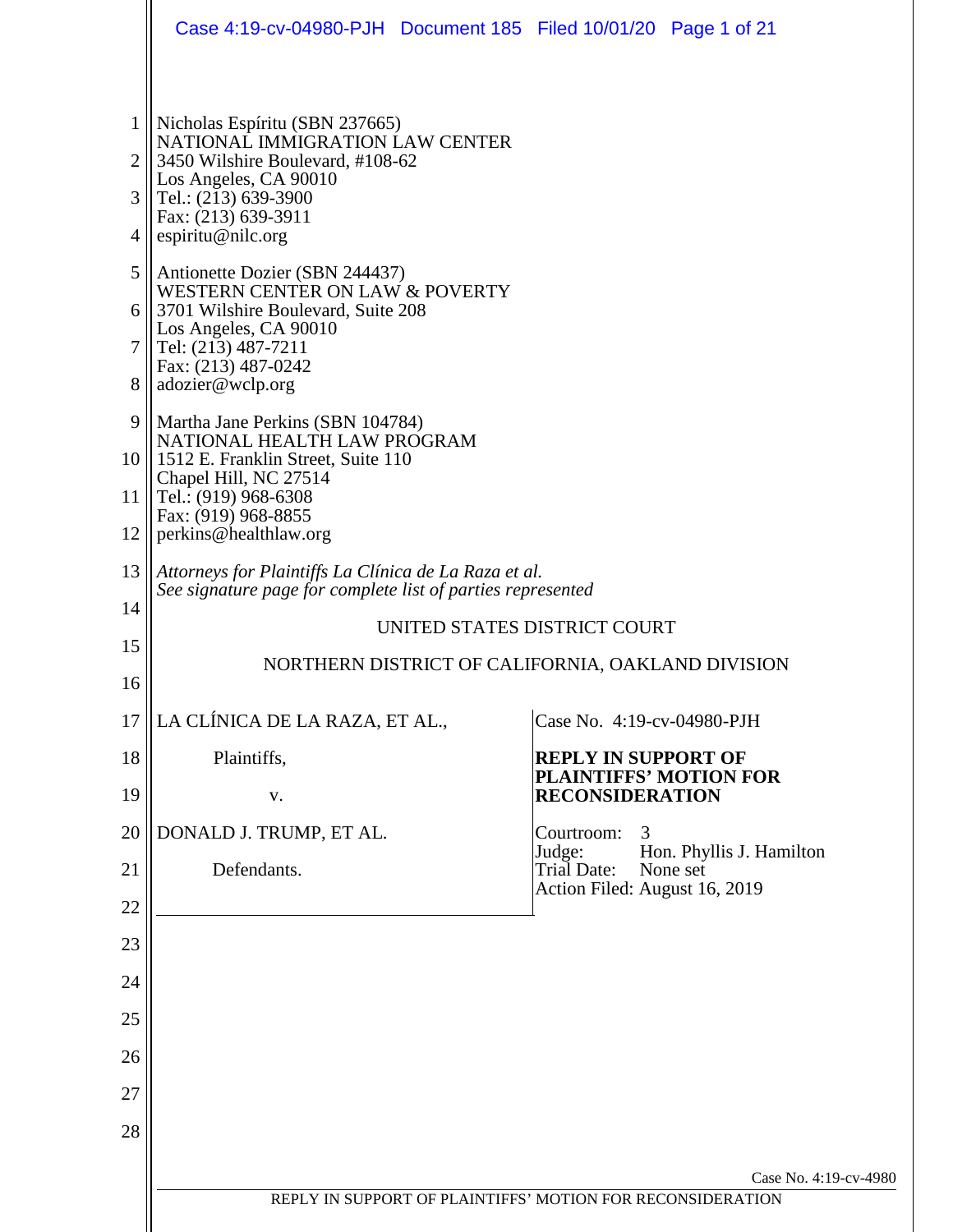|                     |     |                 |                  | Case 4:19-cv-04980-PJH Document 185 Filed 10/01/20 Page 2 of 21                                                              |      |
|---------------------|-----|-----------------|------------------|------------------------------------------------------------------------------------------------------------------------------|------|
| 1<br>$\overline{2}$ |     |                 |                  | <b>TABLE OF CONTENTS</b>                                                                                                     |      |
| 3                   | Ι.  |                 |                  |                                                                                                                              | Page |
| 4                   | II. |                 |                  |                                                                                                                              |      |
| 5                   |     | A.              |                  | Plaintiffs' Motion Should Be Granted in Light of Defendants' Concession 2                                                    |      |
| 6                   |     | <b>B.</b>       |                  | The Court Should Not Consider the Arguments Presented in Defendants'                                                         |      |
| 7<br>8              |     | $\mathcal{C}$ . |                  | Even If This Court Considers Defendants' Previously Rejected Theory, the                                                     |      |
| 9                   |     |                 | 1.               | Two District Courts Have Now Interpreted the Amendment and<br>Order of Succession Exactly in Line with This Court's Opinion9 |      |
| 10<br>11            |     |                 | 2.               | Defendants Ignore the Text of Nielsen's Order and Mr.<br>McAleenan's Subsequent Amendment of Delegation No. 00106 11         |      |
| 12                  |     |                 | 3.               | Defendants' Reliance on a Distinction Between "Succession" and                                                               |      |
| 13<br>14            |     |                 | $\overline{4}$ . | Defendants' Contention that Delegation No. 00106 Is an "Internal                                                             |      |
| 15                  | Ш.  |                 |                  |                                                                                                                              |      |
| 16                  |     |                 |                  |                                                                                                                              |      |
| 17                  |     |                 |                  |                                                                                                                              |      |
| 18                  |     |                 |                  |                                                                                                                              |      |
| 19                  |     |                 |                  |                                                                                                                              |      |
| 20                  |     |                 |                  |                                                                                                                              |      |
| 21                  |     |                 |                  |                                                                                                                              |      |
| 22                  |     |                 |                  |                                                                                                                              |      |
| 23                  |     |                 |                  |                                                                                                                              |      |
| 24<br>25            |     |                 |                  |                                                                                                                              |      |
| 26                  |     |                 |                  |                                                                                                                              |      |
| 27                  |     |                 |                  |                                                                                                                              |      |
| 28                  |     |                 |                  |                                                                                                                              |      |
|                     |     |                 |                  | Case No. 4:19-cv-4980<br>-1-                                                                                                 |      |
|                     |     |                 |                  | REPLY IN SUPPORT OF PLAINTIFFS' MOTION FOR RECONSIDERATION                                                                   |      |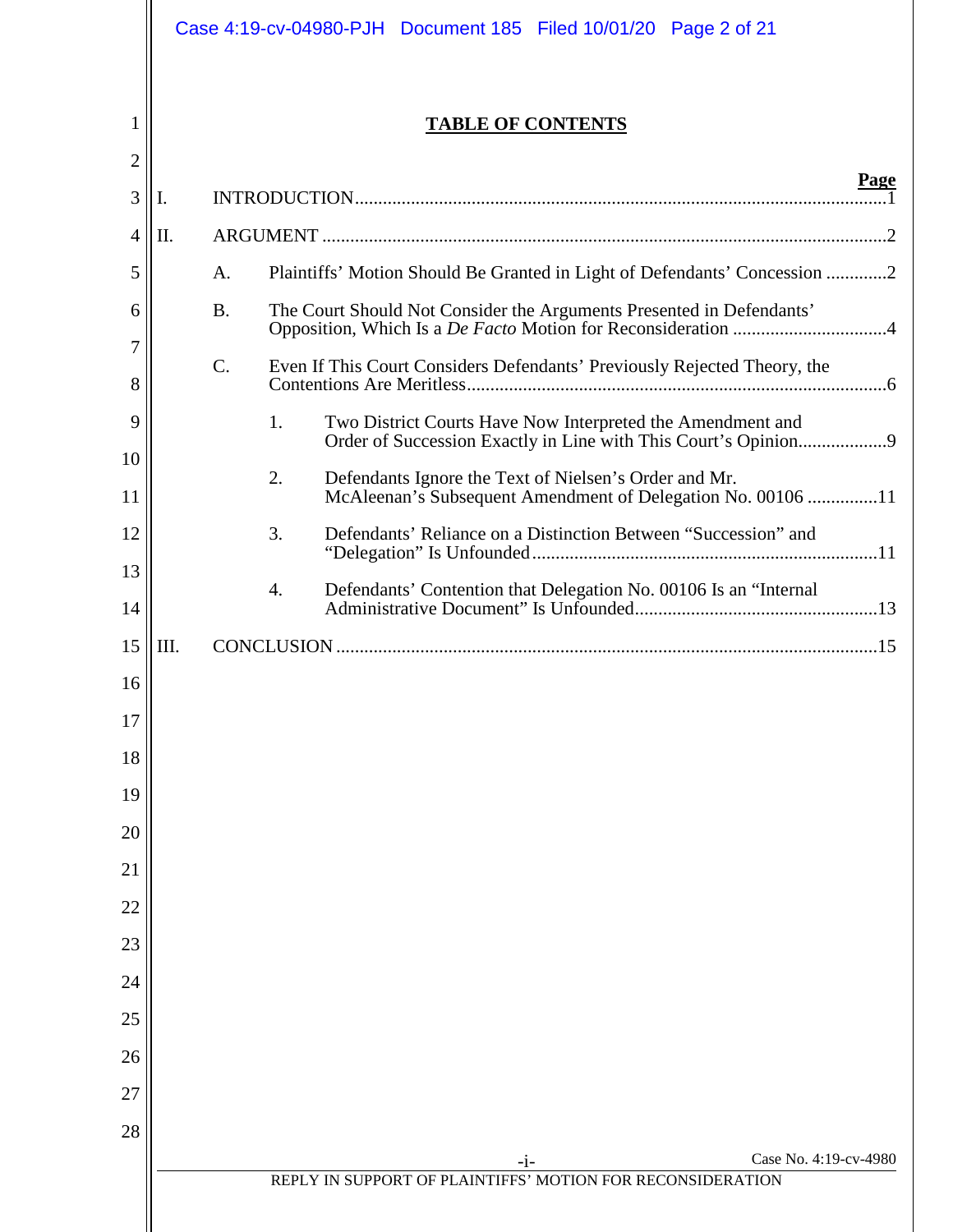|          | Case 4:19-cv-04980-PJH Document 185 Filed 10/01/20 Page 3 of 21                                |
|----------|------------------------------------------------------------------------------------------------|
| 1<br>2   | <b>TABLE OF AUTHORITIES</b><br>Page(s)                                                         |
| 3        | <b>FEDERAL CASES</b>                                                                           |
| 4<br>5   | Casa de Maryland v. Wolf,                                                                      |
| 6        | English v. Trump,                                                                              |
| 7<br>8   | Immigrant Legal Res. Ctr. v. Wolf,                                                             |
| 9<br>10  | Kingdomware Techs., Inc v. United States,                                                      |
| 11       | Kona Enters., Inc. v. Estate of Bishop,                                                        |
| 12<br>13 | Ortiz v. Valdes,                                                                               |
| 14<br>15 | SW Gen., Inc. v. NLRB,                                                                         |
| 16       | Swoopes v. Doctors Med. Ctr.,                                                                  |
| 17<br>18 | United States v. Young,                                                                        |
| 19       | <b>FEDERAL STATUTES</b>                                                                        |
| 20       |                                                                                                |
| 21       |                                                                                                |
| 22       |                                                                                                |
| 23       |                                                                                                |
| 24       |                                                                                                |
| 25       |                                                                                                |
| 26       |                                                                                                |
| 27<br>28 |                                                                                                |
|          | Case No. 4:19-cv-4980<br>$-i$ i-<br>REPLY IN SUPPORT OF PLAINTIFFS' MOTION FOR RECONSIDERATION |
|          |                                                                                                |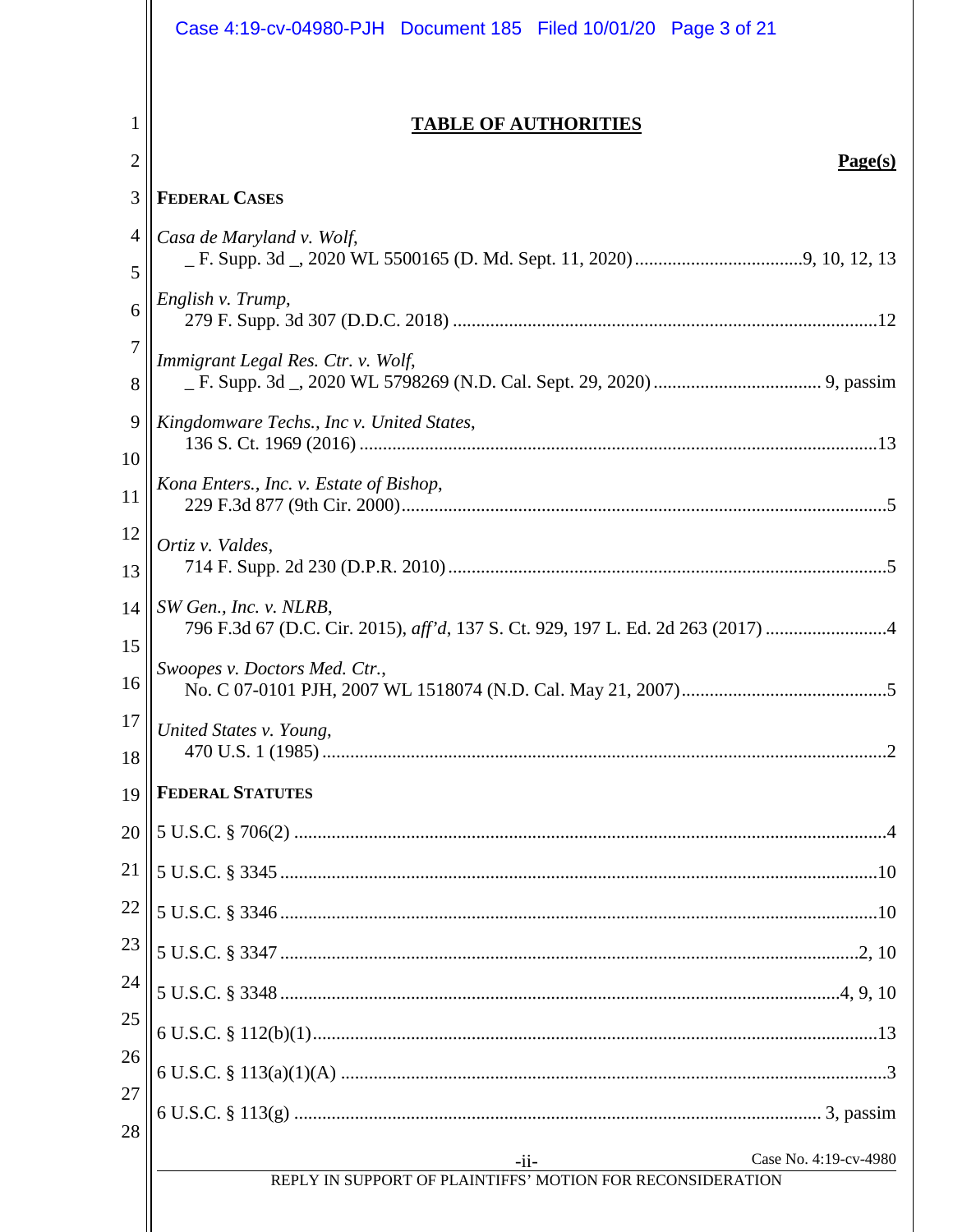|                     | Case 4:19-cv-04980-PJH Document 185 Filed 10/01/20 Page 4 of 21                                |
|---------------------|------------------------------------------------------------------------------------------------|
| 1<br>$\overline{2}$ | <b>TABLE OF AUTHORITIES</b><br>(Continued)<br>Page(s)                                          |
| 3                   | <b>FEDERAL RULES</b>                                                                           |
| $\overline{4}$      |                                                                                                |
| $\overline{5}$      | <b>LOCAL RULES</b>                                                                             |
| 6                   |                                                                                                |
| $\overline{7}$      | <b>FEDERAL REGULATIONS</b>                                                                     |
| 8                   |                                                                                                |
| 9                   |                                                                                                |
| 10                  |                                                                                                |
| 11                  |                                                                                                |
| 12                  |                                                                                                |
| 13                  |                                                                                                |
| 14<br>15            |                                                                                                |
| 16                  |                                                                                                |
| 17                  |                                                                                                |
| 18                  |                                                                                                |
| 19                  |                                                                                                |
| 20                  |                                                                                                |
| 21                  |                                                                                                |
| 22                  |                                                                                                |
| 23                  |                                                                                                |
| 24                  |                                                                                                |
| 25                  |                                                                                                |
| 26                  |                                                                                                |
| 27                  |                                                                                                |
| 28                  |                                                                                                |
|                     | Case No. 4:19-cv-4980<br>$-iii-$<br>REPLY IN SUPPORT OF PLAINTIFFS' MOTION FOR RECONSIDERATION |
|                     |                                                                                                |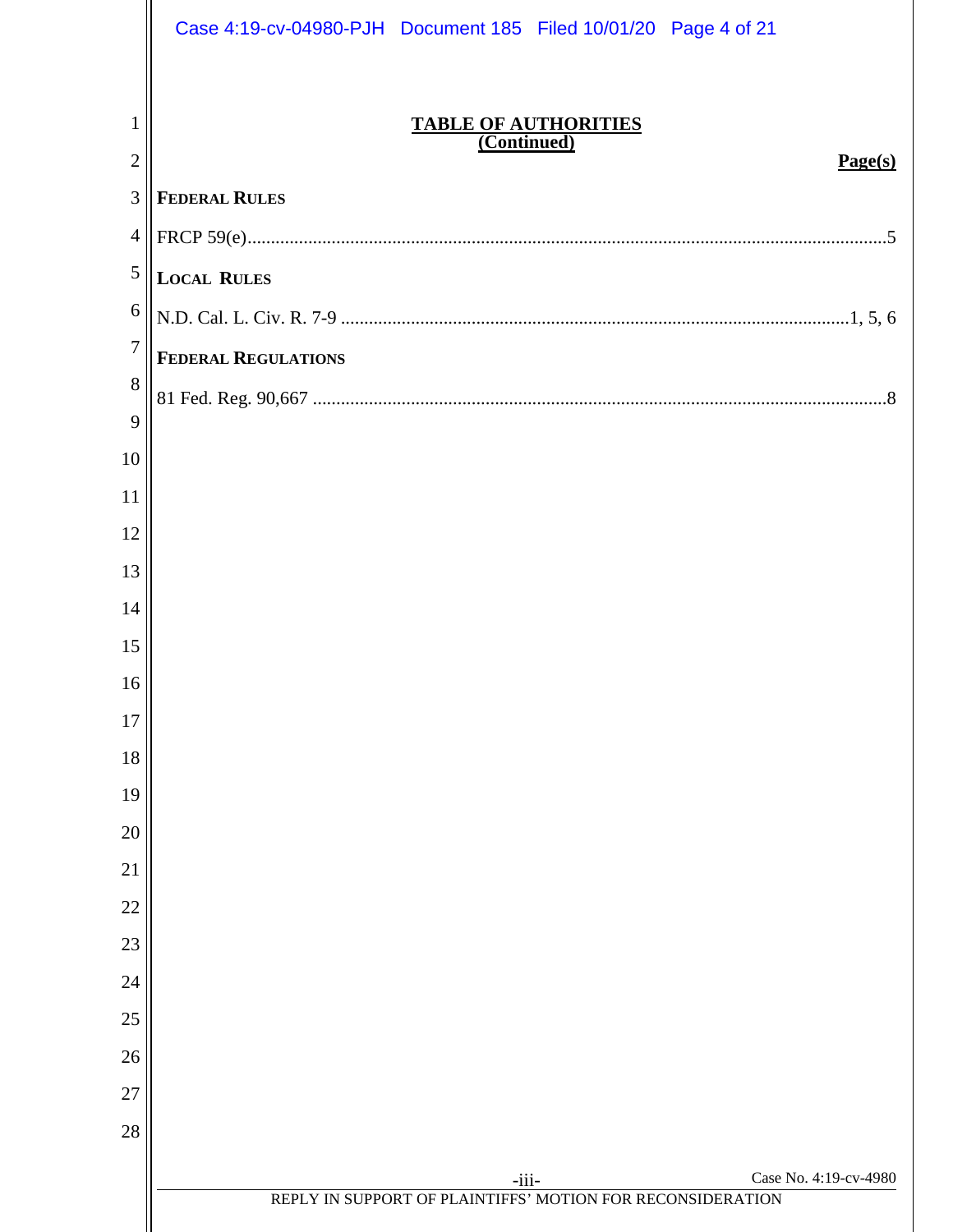# 1

## <span id="page-4-0"></span>**I. INTRODUCTION**

2 3 4 5 6 7 8 Defendants concede in one sentence of their "Opposition" brief that the Court should rule for Plaintiffs on the sole ground on which Plaintiffs have moved for reconsideration. *See* Dkt. 184 at 1:4-6 ("Plaintiffs are correct that the President did not designate Mr. McAleenan as Acting Secretary under the Federal Vacancies Reform Act"); *id.* at 2:18-19 (same). On this question, there is no dispute between the parties. That should be the end of this matter. The Court should grant Plaintiffs' Motion for Reconsideration and deny Defendants' Motion to Dismiss with regard to Counts 3, 5, and 8 of the Amended Complaint.

9 10 11 12 13 14 15 16 17 18 19 20 21 22 23 24 Defendants, however, devote the remainder of their eight-page Opposition to arguing that this Court should reconsider a *different* part of its Order, in which the Court ruled for *Plaintiffs*: namely, the Court's ruling that Acting Secretary McAleenan was not properly appointed under the Homeland Security Act (HSA) and the regulations promulgated thereunder. *See* Dkt. 177 ("Order") at 24-25. Defendants' brief reads like a cross-motion for reconsideration that ignores the substantive and procedural requirements for seeking reconsideration in this District. Defendants did not comply with Local Rule 7-9(a)'s requirement that they receive leave from the Court to request reconsideration of the Court's ruling. Nor have they explained, as required by Rule 7-9(a) and the law of the Ninth Circuit, how any intervening issue of fact or law supports their request for reconsideration of this issue. Indeed, Defendants do not allege any such change in fact or law in their opposition brief. Instead, they merely take a second bite at the apple, rearguing that Mr. McAleenan's assumption of the role of Acting Secretary was proper under the HSA—a contention already rejected by this Court after full briefing. Local Rule 7-9(a) was designed to avoid this precise situation—a party arguing for reconsideration without permission from the Court on an already-rejected ground, without alleging any further factual or legal developments. This Court should not entertain this improper argument.

25 26 27 28 If the Court does reach the Defendants' argument on the merits, it should reject the argument, just as it did in its prior Order on Defendants' Motion to Dismiss. Defendants' arguments are as incorrect now as they were when the Court rejected them in the prior Order. Indeed, there is even more support for Plaintiffs' position now. Although Defendants fail to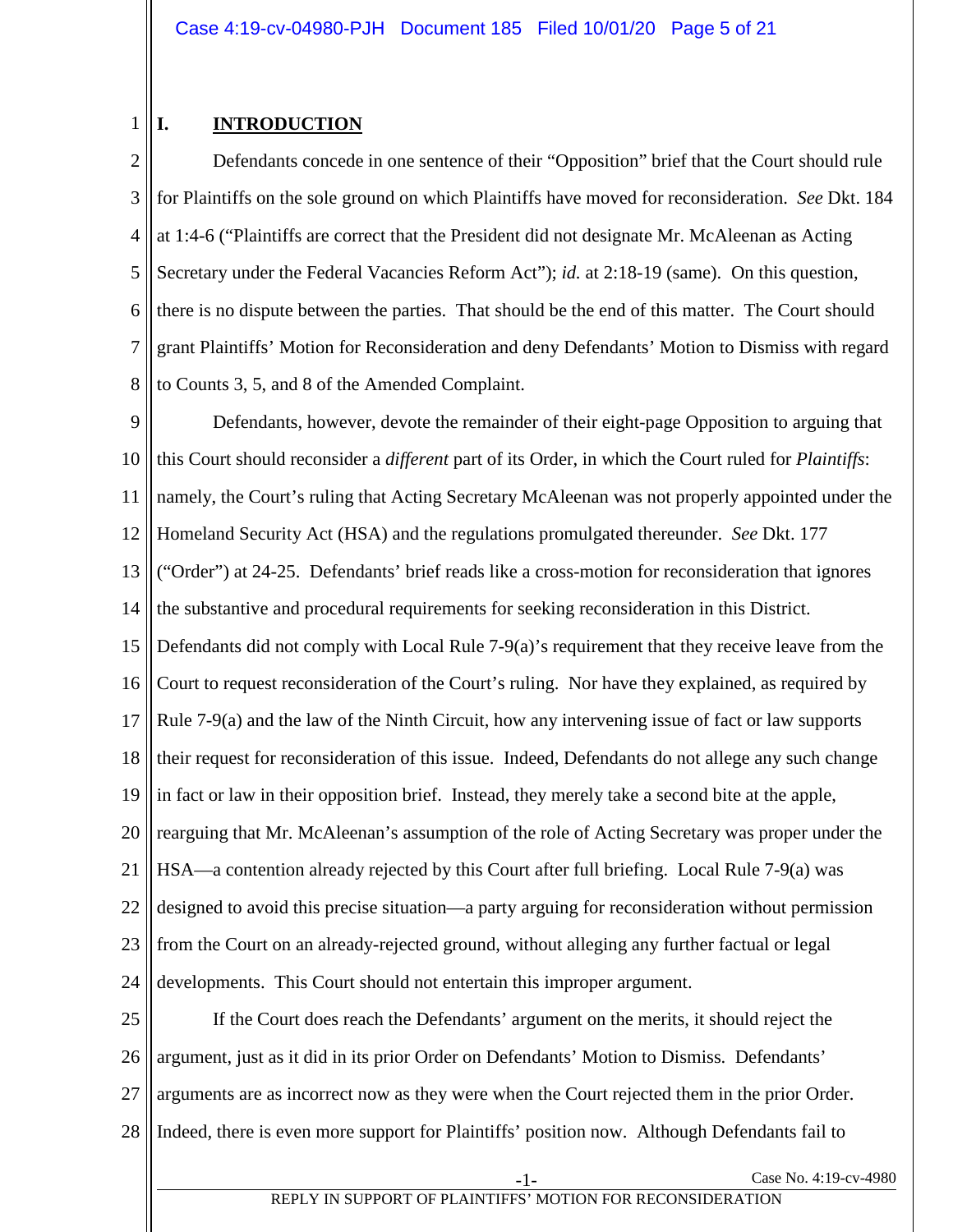1 2 3 4 5 6 7 inform the Court of this, another federal district court issued a decision thirteen days before Defendants' Opposition brief was filed (the day after Plaintiffs filed their Motion for Reconsideration) rejecting each of Defendants' arguments. And just two days ago, another Court in this District rejected the precise argument Defendants make in their Opposition, and expressly adopted the reasoning in this Court's August 7, 2020 Order. In short, no reconsideration of this Court's ruling on the HSA issue is warranted. The Court should grant Plaintiffs' Motion for Reconsideration and deny the Motion to Dismiss as to Counts 3, 5, and 8.

8 9 10 11 12 13 14 15 16 17 18 19 20 21 Defendants' Opposition is remarkable in several respects. It is remarkable for its lack of candor in failing to inform the Court of what was then the only extant judicial decision addressing its arguments. It is remarkable in its disregard for the Court's rules for seeking reconsideration of a prior ruling. And it is remarkable that Defendants would simply concede in a single sentence that the premise of this Court's prior ruling in their favor was factually untrue, without any explanation for why they allowed that decision to stand without comment to this Court for 48 days. Even as they disavowed in *other* federal courts the basis for their win in this Court, Defendants stood on their victory here until forced to respond to Plaintiffs' Motion for Reconsideration. *Cf. United States v. Young*, 470 U.S. 1, 25 (1985) (Brennan, J., concurring and dissenting) (while "both sides are subject to ethical rules of rhetorical conduct," the Supreme Court has "long emphasized that a representative of the United States Government is held to a *higher* standard of behavior"). Regardless, Defendants' concession that the "the President did not appoint Acting Secretary McAleenan under the FVRA" (Opp. 2) allows the Court to correct a mistake of fact in its prior ruling and deny Defendants' Motion to Dismiss the affected claims.

- <span id="page-5-0"></span>22 **II. ARGUMENT**
- <span id="page-5-1"></span>23

#### **A. Plaintiffs' Motion Should Be Granted in Light of Defendants' Concession**

24 25 26 27 28 As the Court explained in its August 7, 2020 Order, while the FVRA generally constitutes the exclusive means to temporarily authorize an acting official to perform the duties of an executive office that requires Senate confirmation, there is an exception when another statute designates an acting official or authorizes the President or head of an executive department to designate an acting official. 5 U.S.C. § 3347; Order at 23. The organic statute for the Department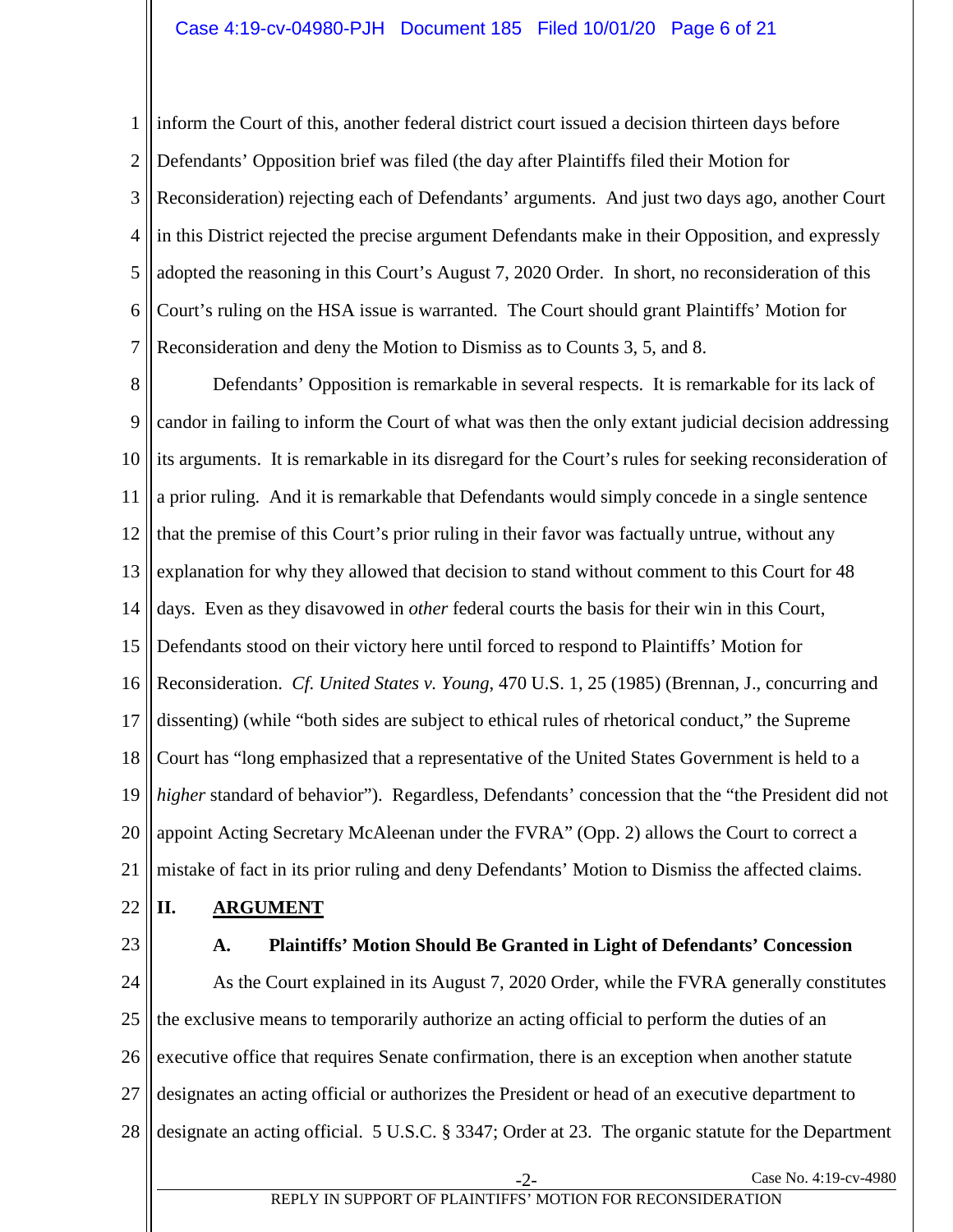1 2 3 4 5 6 of Homeland Security ("DHS") contains such an exception. It specifies that the Deputy Secretary is the Secretary's first assistant for purposes of the FVRA; that notwithstanding the FVRA, the Under Secretary for Management shall serve as Acting Secretary if neither the Secretary nor Deputy Secretary is available; and that, notwithstanding the FVRA, "the Secretary may designate such other officers of the Department in further order of succession to serve as Acting Secretary." 6 U.S.C. § 113(a)(1)(A), (g)(1), (g)(2); Order at 23.

7 8 9 10 11 12 13 14 15 16 17 18 19 20 In its August 7, 2020 Order, the Court concluded that "at the time of [Secretary] Nielsen's resignation, Executive Order 13753 governed the order of succession," because that was the order that Secretary Nielsen had designated pursuant to the DHS organic statute. Order at 25-26. The Court further observed that Plaintiffs properly alleged that Mr. McAleenan was not next-in-line at the time under the order of succession set out in subsection (a) of Executive Order 13753. *Id.* at 26. The Court ruled, however, that the President may also appoint an Acting Secretary pursuant to the FVRA, and that subsection (b) of Executive Order 13753 expressly reserves the President's right to depart from the order of succession in subsection (a) to the extent permitted by the FVRA. *Id.* Thus, the Court held, "as long as McAleenan's appointment was permitted by the FVRA, the President had the discretion to appoint him as Acting Secretary"—regardless of the order of succession adopted by Secretary Nielsen. *Id.* And because "Plaintiffs do not allege that McAleenan failed to meet one of the three options provided by the FVRA for the temporary appointment of officers," the Court granted Defendants' motion to dismiss Counts 3, 5, and 8 of Plaintiffs' Complaint. *Id.*

21 22 23 24 25 The factual premise of the Court's ruling was that the President had appointed Mr. McAleenan to the position of Acting Secretary pursuant to the FVRA. Defendants did not argue that the President had done so in its Motion to Dismiss, and Plaintiffs obtained leave to seek reconsideration of that ruling based, *inter alia*, on subsequent admissions by Defendants that Mr. McAleenan was *not* appointed by the President pursuant to the FVRA.

26 27 28 Defendants now squarely concede that the premise of the Court's ruling dismissing Counts 3, 5, and 8 was mistaken: "Plaintiffs are correct that the President did not appoint Acting Secretary McAleenan under the FVRA." Dkt. 184 at 2. There is thus no dispute regarding the narrow

Case No. 4:19-cv-4980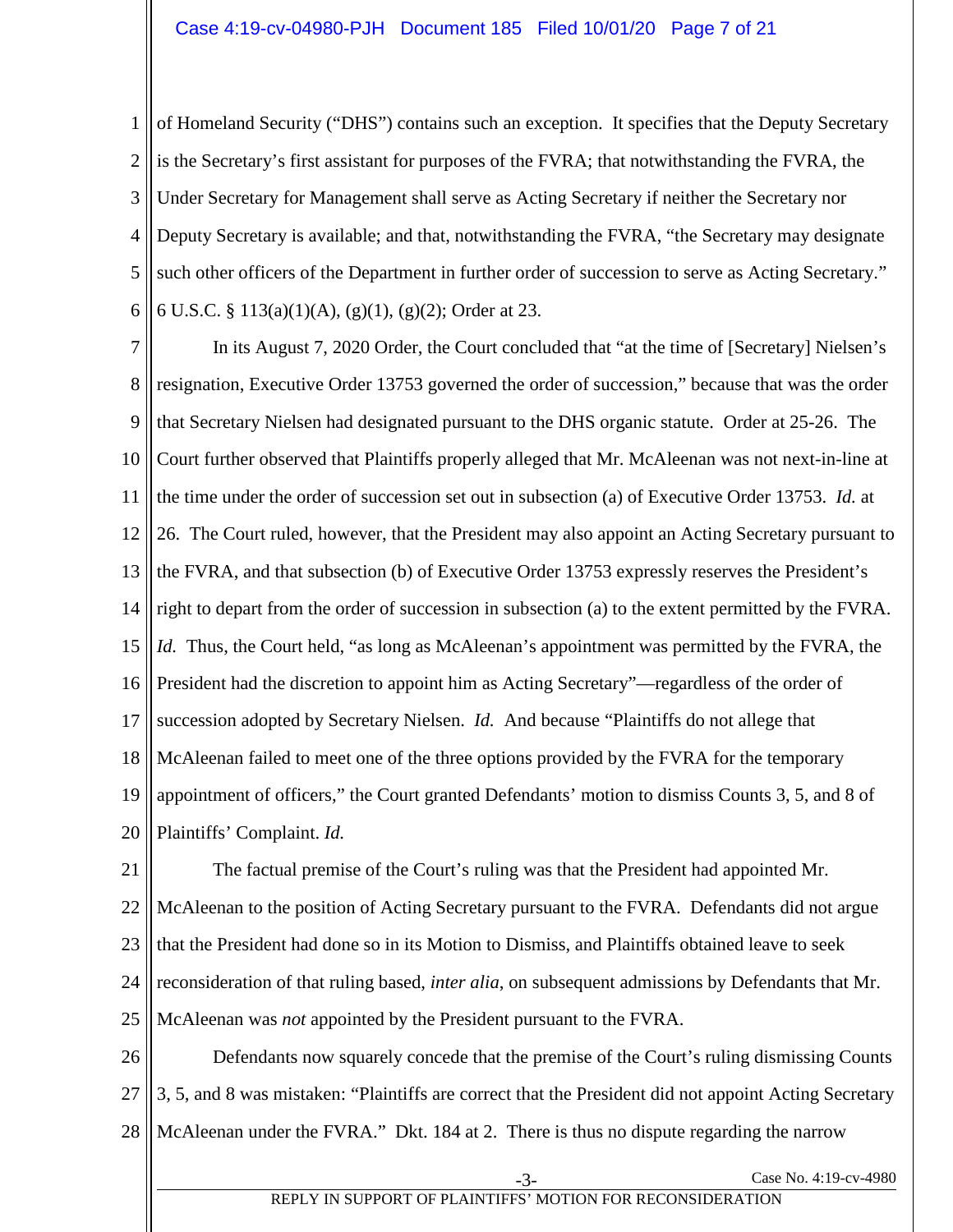1 2 3 ground on which Plaintiffs seek reconsideration. Plaintiffs and Defendants agree that this Court's decision was premised on a mistake of fact. Plaintiffs' Motion for Reconsideration should therefore be granted.

4 5 6 7 8 9 10 11 12 13 14 15 16 17 18 Once the issue of appointment by the President under the FVRA is taken off the table, it is clear that Defendants' Motion to Dismiss Counts 3, 5, and 8 must be denied. The only other way for Mr. McAleenan to have been appointed Acting Secretary was pursuant to the order of succession designated by Secretary Nielsen. And the Court already ruled that Mr. McAleenan was not next-in-line under that order of succession. Order at 25-26. Accordingly, Mr. McAleenan never validly assumed the duties of Acting Secretary of DHS. And the public charge rule promulgated by him is invalid and has no force or effect. *See* 5 U.S.C. § 3348(d)(1) (an action taken by any person who is not acting under the FVRA's appointment provisions or another statute's appointment provisions in the performance of any function or duty of a vacant office "shall have no force or effect"); 5 U.S.C. § 706(2) (court shall hold unlawful and set aside agency actions found to be "not in accordance with law" or "in excess of statutory . . . authority"); *see also SW Gen., Inc. v. NLRB*, 796 F.3d 67, 80 (D.C. Cir. 2015) (action taken by improperly appointed officer is invalid under the APA, and is not harmless error where Court "cannot be confident that the [Rule] would have issued under an Acting [officer] other than [the challenged officer]"), *aff'd*, 137 S. Ct. 929 (2017).

- <span id="page-7-0"></span>19
- 20

## **B. The Court Should Not Consider the Arguments Presented in Defendants' Opposition, Which Is a** *De Facto* **Motion for Reconsideration**

21 22 23 24 25 26 27 28 Rather than dispute the grounds on which Plaintiffs sought reconsideration, Defendants' Opposition seeks *de facto* reconsideration of the portion of the Court's ruling regarding the applicable order of succession, which went *against* Defendants. Without expressly acknowledging what they are doing, Defendants urge the Court to reconsider its holding that Mr. McAleenan was not properly appointed under the order of succession adopted by the Secretary pursuant to the HSA. In so doing, Defendants fail to comply with the requisite procedural and substantive requirements for motions to reconsider. Defendants' attempt to reargue an issue they already briefed and lost should be rejected on that basis.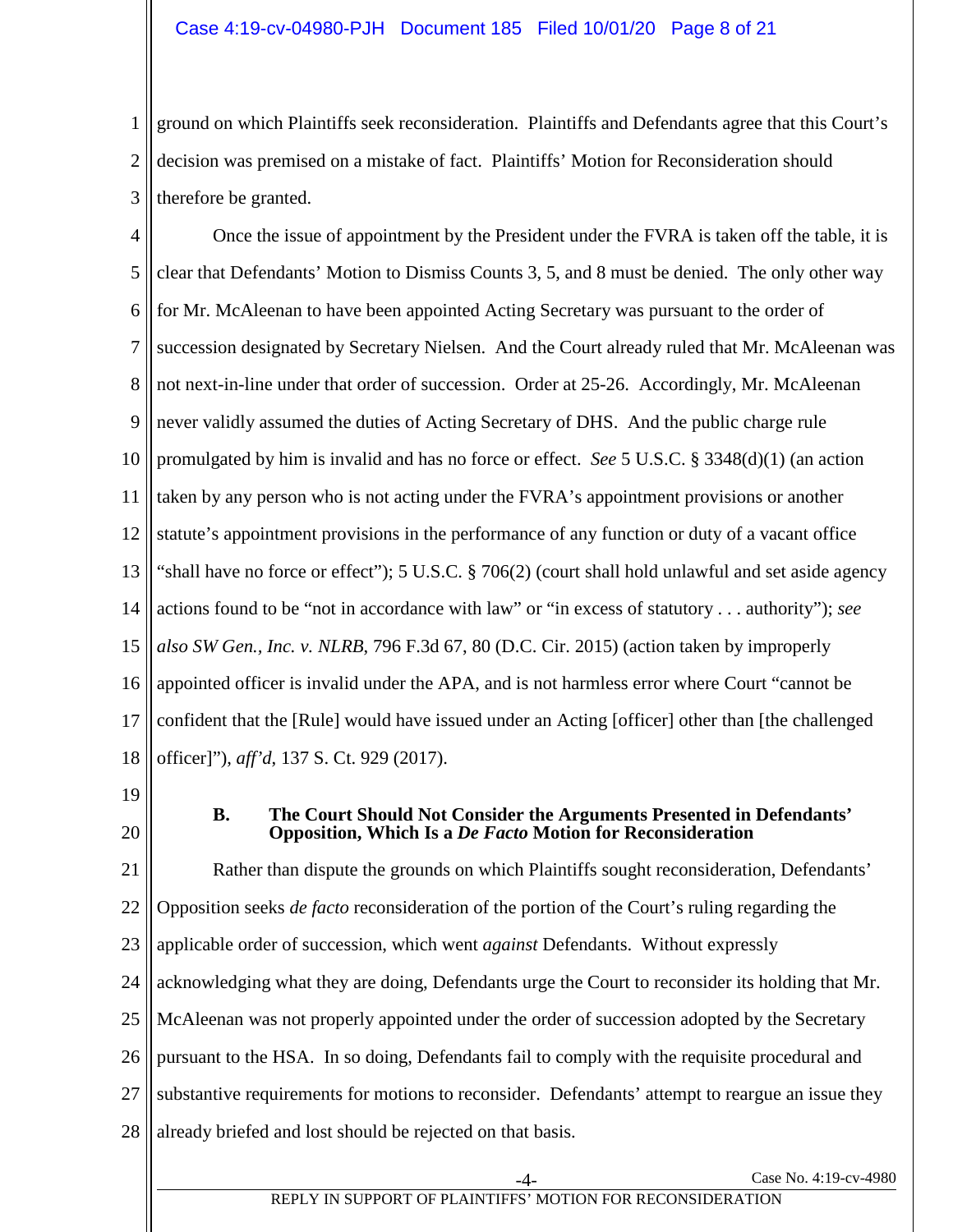1 2 3 4 5 6 7 8 9 Under this Court's Local Civil Rules, a party may seek reconsideration of an interlocutory order only with leave of court and only upon a proper showing. N.D. Cal. L. Civ. R. 7-9. The Court will grant leave only based upon newly available facts or law or when a court "manifest[ly] fail[ed]" to consider arguments previously presented. *Id*.; *cf. Kona Enters., Inc. v. Estate of Bishop*, 229 F.3d 877, 890 (9th Cir. 2000) (under FRCP 59(e), "a motion for reconsideration should not be granted, absent highly unusual circumstances, unless the district court is presented with newly discovered evidence, committed clear error, or if there is an intervening change in the controlling law"). Defendants' *de facto* request for reconsideration—which rehashes the same arguments using the same facts and law—does not satisfy those requirements.

10 11 12 13 14 15 16 17 18 19 20 21 22 23 24 Disagreement with the Court's ruling alone is not a basis for reconsideration. *See Swoopes v. Doctors Med. Ctr.*, No. C 07-0101 PJH, 2007 WL 1518074, at \*1 (N.D. Cal. May 21, 2007) ("A motion for reconsideration is not a vehicle permitting the unsuccessful party to reiterate arguments."). In fact, this Court's rules expressly bar counsel who seek reconsideration from "repeat[ing] any oral or written argument made by the applying party in support of . . . the interlocutory order which the party now seeks to have reconsidered." L. Civ. R. 7-9(c). Nor is it appropriate to present new variations on an argument that could have been raised earlier. *See* L. Civ. R.  $7-9(b)(1)$  ("The party also must show that in the exercise of reasonable diligence the party applying for reconsideration did not know such fact or law at the time of the interlocutory order"); *cf. Kona Enters., Inc*, 229 F.3d at 890 ("A Rule 59(e) motion may *not* be used to raise arguments or present evidence for the first time when they could reasonably have been raised earlier in the litigation.") The opportunity to file an opposing brief should likewise not be treated as an opportunity to relitigate prior issues. *See Ortiz v. Valdes,* 714 F. Supp. 2d 230, 233 (D.P.R. 2010) (expressing disinclination to consider arguments in opposition that "attempt[ed] to relitigate" a dispute from the motion-at-issue).

25 26 27 28 Defendants' Opposition is a *de facto* motion for reconsideration because it focuses exclusively on an issue on which the Court ruled for Plaintiffs after full briefing by the parties, and with which Defendants disagree. Defendants describe their arguments as "respectfully submit[ting an] additional explanation" and contend that the Court erred in finding that Mr. McAleenan was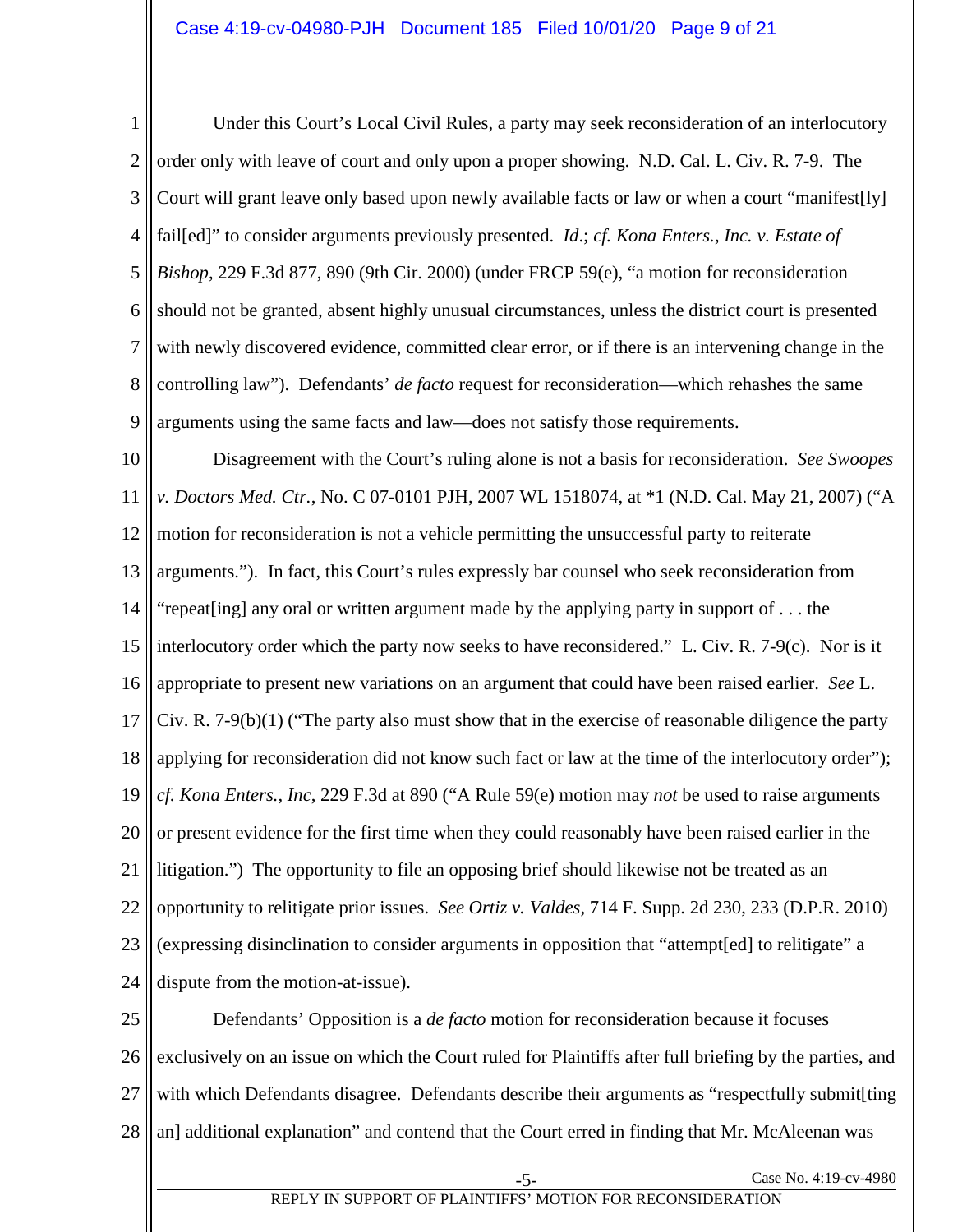1 2 3 4 not next in the order of succession. Dkt. 184 at 1. Defendants acknowledge that their arguments are points that "Defendants presented previously, which are further expanded" therein. *Id.* at 2. Each of Defendants' "additional explanation[s]" relies upon factual or legal arguments that Defendants could have offered during briefing on the Motion to Dismiss.<sup>[1](#page-9-1)</sup> *Id.* at 1.

5 6 7 8 9 10 11 12 13 14 Defendants argue that Plaintiffs' Motion should be denied because the Court erred in its prior decision regarding the order of succession. If an opposition to a motion for reconsideration can prevail only by reconsidering a separate holding unchallenged by the motion, that argument is not a proper opposition. It is instead its own motion for reconsideration. Defendants have not followed, and would not meet, Local Rule 7-9's requirements to seek or obtain reconsideration only where *new* law or facts are available, or where the Court has failed to consider prior arguments. There is no new information that supports Defendants' request for reconsideration, which they concede to be based on arguments this Court already considered and rejected. The Court therefore should decline to consider Defendants' improper request to reconsider its ruling on the order of succession.

- <span id="page-9-0"></span>15
- 16

## **C. Even If This Court Considers Defendants' Previously Rejected Theory, the Contentions Are Meritless**

17 18 19 20 This Court already has considered and rejected Defendants' contention that Mr. McAleenan was properly appointed under the HSA. Because, however, Defendants' Opposition impermissibly expands on its prior briefing, Plaintiffs will (once again) address Defendants' meritless arguments.

21

As this Court ruled, when Mr. McAleenan purported to assume the Acting Secretary's

22 office, he was not next in line under the relevant succession order. Order at 25-26. Specifically,

23

 $\overline{a}$ 

27 the report primarily because it undermined the *factual* predicate of the Court's order. *See* Dkt. 183 at 9 ("Beyond the legal persuasiveness, the decision's factual revelations—that Defendants deny

<span id="page-9-1"></span><sup>24</sup> 25  $<sup>1</sup>$  To the extent that Defendants seek to relitigate the issues based upon their disagreement with the</sup> Government Accountability Office (GAO), they should not be permitted to do so for two reasons. First, implicit in the concept of reconsideration is that the subsequent legal or factual developments be contrary to the Court's prior holding. The GAO's interpretation of Delegation

<sup>26</sup> No. 00106 is entirely consistent with this Court's interpretation. Second, while Plaintiffs' Motion for Reconsideration noted the persuasiveness of the GAO's legal conclusion, Plaintiffs relied upon

<sup>28</sup> that the FVRA was the basis of succession—independently justify reconsideration . . . .")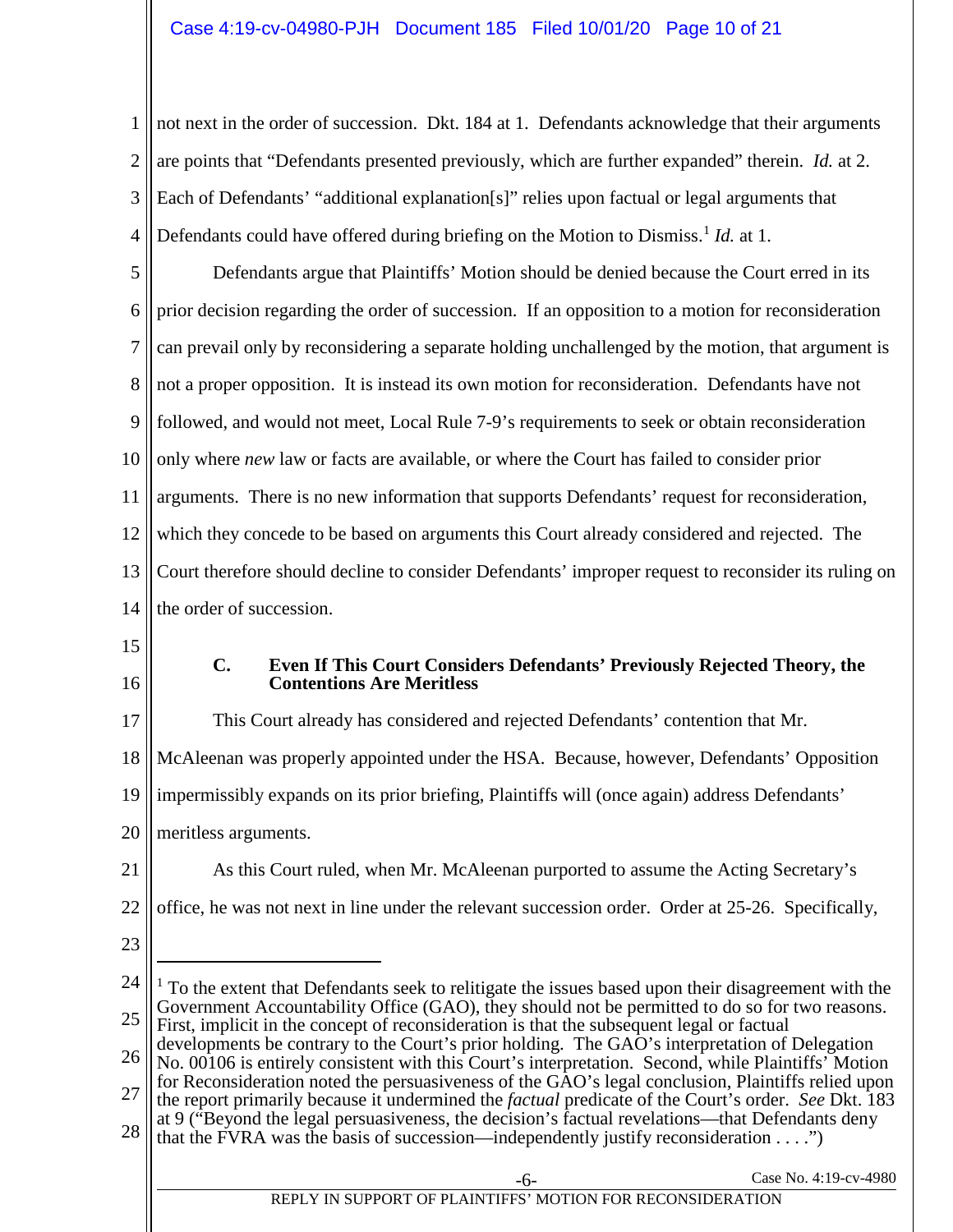1 2 3 4 5 6 7 8 9 10 11 12 13 14 15 16 17 18 19 20 21 22 23 24 25 26 27 28 in DHS Delegation No. 00106, Secretary Jeh Johnson designated two distinct succession orders: one in case of the Secretary's death, resignation, or inability to perform the office; and another in the event the Secretary is "unavailable to act during a disaster or catastrophic emergency." Order at 23. The order of succession in case of death, resignation, or incapacity was to be governed by Executive Order 13753. *Id.* The order of succession in case of unavailability due to disaster or emergency was set forth in an "Annex A." *Id.* at 24. Here is the relevant portion of Delegation No. 00106: **II. Succession Order/Delegation** In case of the Secretary's death, resignation, or inability to perform the functions of the Office, the orderly succession of officials is governed by Executive Order 13753, amended on December 9, 2016. B. I hereby delegate to the officials occupying the identified positions in the order listed (Annex A), my authority to exercise the powers and perform the functions and duties of my office, to the extent not otherwise prohibited by law, in the event I am unavailable to act during a disaster or catastrophic emergency. Order at 24. On April 9, 2019, Secretary Kirstjen Nielsen signed an order that approved an amendment to Delegation No. 00106. *Id.* Specifically, her amendment stated: "I hereby designate the order of succession for the Secretary of Homeland Security as follows: Annex A of DHS Orders of Succession and Delegations of Authorities for Named Positions, Delegation No. 00106, is hereby amended by striking the text of such Annex in its entirety and inserting the following in lieu thereof," followed by an order of succession listing CBP Commissioner (Mr. McAleenan's thenposition) third. *Id.* As the plain text of Secretary Nielsen's amendment states, only Annex A which provides the order of succession in case of disaster or emergency—was changed. The portion of Delegation No. 00106 providing for succession according to Executive Order 13753 in case of death, resignation, or incapacity remained unaltered. *Id.* at [2](#page-10-0)5-26.<sup>2</sup>  $\overline{a}$  $2$  As the Court explained: "In other words, the April 9th order only replaced Annex A and made no other changes to Delegation No. 00106. Thus, when Secretary Nielsen resigned 'the orderly succession of officials [was] governed by Executive Order 13753, amended on December 9, 2016,' but not the amended Annex A, which only applied when the Secretary was unavailable due

<span id="page-10-0"></span>REPLY IN SUPPORT OF PLAINTIFFS' MOTION FOR RECONSIDERATION

Case No. 4:19-cv-4980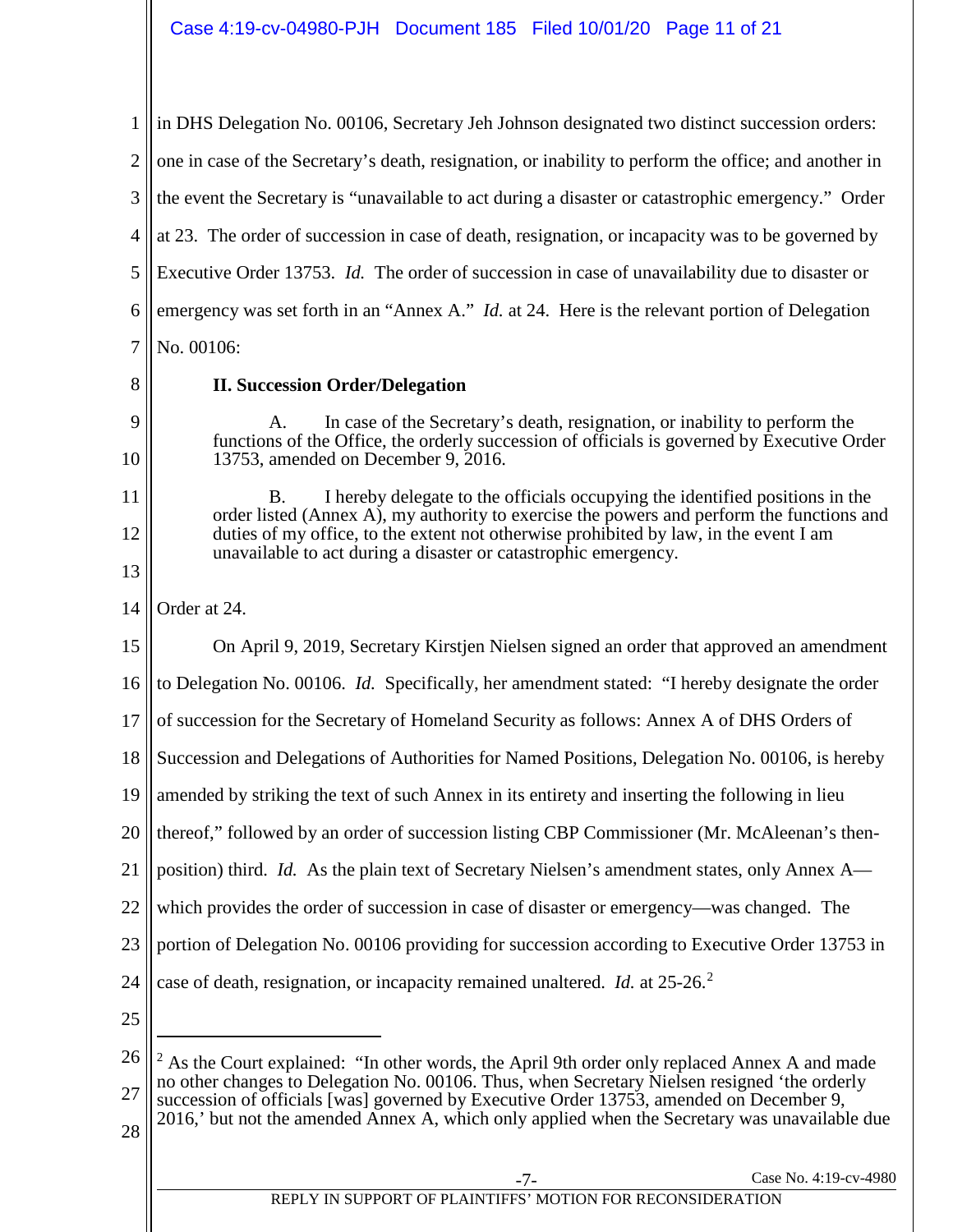1 2 3 4 5 6 7 The next day, April 10, 2019, DHS issued a new revision of Delegation No. 00106 in response to Secretary Nielsen's amendment order. Consistent with the plain text of Secretary Nielsen's amendment, the new revision of Delegation No. 00106 left unchanged sections II.A and II.B of Delegation No. 00106 and their provision for distinct orders of succession for death or resignation (governed by Executive Order 13753) and for disaster or emergency (governed by Annex A); the new revision of Delegation No. 00106 merely replaced the text of Annex A, consistent with Secretary Nielsen's amendment order. *See* Dkt. 167-1.

8 9 10 11 12 13 14 When Secretary Nielsen resigned, McAleenan's office of CBP Commissioner was *seventh*  in line under the order of succession for resignation in Executive Order 13753. 81 Fed. Reg. 90,667. At least two other offices higher in the line were then filled by Senate-confirmed appointees. FAC ¶¶ 152-153. Accordingly, Mr. McAleenan did not lawfully assume the office of Acting Secretary. In purporting to assume the office, Mr. McAleenan skipped ahead of the two Senate-confirmed officials who preceded him under the unambiguous text of Delegation No. 00106 and Executive Order 13753.

15 16 17 18 19 20 21 22 23 24 As this Court already has ruled, the language of Delegation No. 00106 and Secretary Nielsen's April 9, 2019 order amending Delegation No. 00106 is not subject to meaningful dispute. Order at 25. As a result, Defendants' rehashed and expanded arguments operate from the premise that the Court should disregard the plain text and instead infer from surrounding circumstances or out-of-context prefatory language that Secretary Nielsen must have *intended* to do something different. They argue that Secretary Nielsen's amendment—which on its face purported to amend *only Annex A* of Delegation No. 00106—actually intended to override the *entirety* of Section II.A. and Section II.B. of Delegation No. 00106 and dissolve the distinction between succession in the case of death or resignation and succession due to disaster or emergency, despite the amendment never mentioning any of this.

- 25
- 26

<sup>27</sup> 28 to disaster or catastrophic emergency. … [A subsequent further amendment] reinforces the conclusion that at the time of Nielsen's resignation, Executive Order 13753 governed the order of succession." Order at 25-26.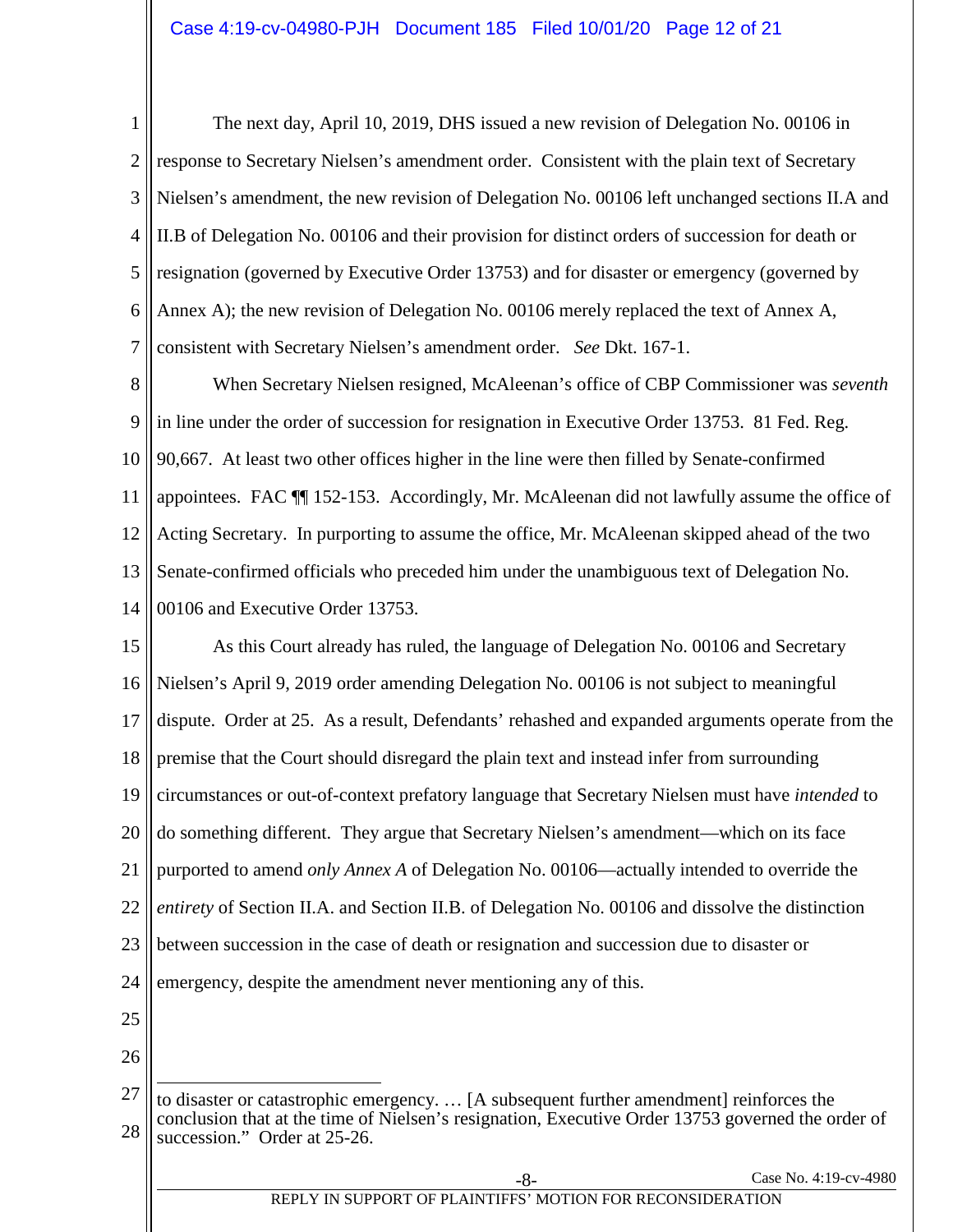1 2 Defendants' conjecture as to Secretary Nielsen's purported intent cannot override the express text of what she actually ordered.

<span id="page-12-0"></span>3 4

#### **1. Two District Courts Have Now Interpreted the Amendment and Order of Succession Exactly in Line with This Court's Opinion**

5 6 7 8 9 10 11 12 13 14 15 16 17 18 19 20 21 22 23 24 25 26 As Plaintiffs' Motion explains, this Court's reading of Delegation No. 00106 and the Nielsen Amendment was subsequently confirmed by the GAO. Dkt. 183 at 6-7. Subsequent to Plaintiffs filing their motion for reconsideration, two district courts have adopted this Court's reasoning that Mr. McAleenan's appointment violated the HSA. First—and unacknowledged by Defendants' opposition even though it was issued 13 days before they filed—the District of Maryland granted a preliminary injunction blocking several actions taken by Mr. McAleenan's successor Chad Wolf, based on its conclusion that Mr. McAleenan unlawfully assumed the Acting Secretary position. *See Casa de Maryland v. Wolf*, <sub>\_</sub> F. Supp. 3d \_, 2020 WL 5500165 (D. Md.) Sept. 11, 2020). Next, on September 29, a Court in this District granted a preliminary injunction on the grounds that Mr. McAleenan was serving improperly. *See Immigrant Legal Res. Ctr. v. Wolf*, \_ F. Supp. 3d \_, 2020 WL 5798269, at \*7-8 (N.D. Cal. Sept. 29, 2020) ("*ILRC*"). In *Casa v. Maryland*, the plaintiffs challenged various restrictions that the current purported Acting Secretary Chad Wolf sought to place on asylum applicants' ability to obtain work authorization. Analyzing the text and history of the succession orders, the court could not "help but conclude that McAleenan assumed the role of Acting Secretary without lawful authority." 2020 WL 5798269 at \*21*.* And because "McAleenan had not lawfully assumed the office of 'Acting Secretary,' and because only the Secretary may designate such 'further order of succession,'" Mr. McAleenan's further changes to the succession order making Wolf next in line after Mr. McAleenan resigned "were likewise without authority." *Id.* The rules promulgated by Mr. Wolf therefore were "likely to be invalidated under the APA." *Id*.<sup>[3](#page-12-1)</sup> The court considered and  $\overline{a}$ <sup>3</sup> While the District of Maryland correctly reached the same interpretation of the order of

<span id="page-12-1"></span>27 succession and Nielsen Amendment as this Court and the GAO, its opinion contains an apparent error that was immaterial to the outcome. The court incorrectly suggested that the remedial section of the FVRA, 5 U.S.C. § 3348(d), did not apply to Wolf's actions because he was

28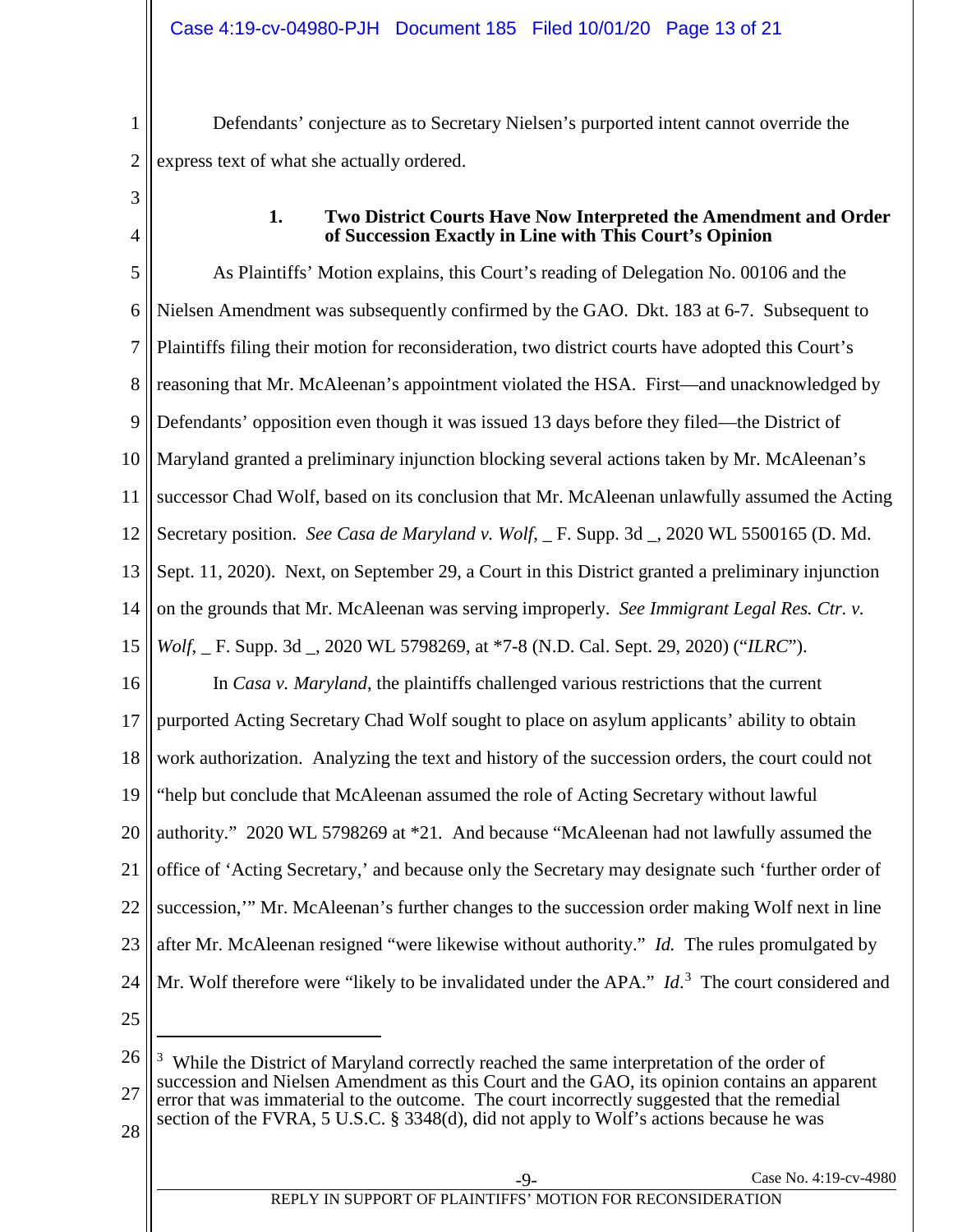1 2 3 rejected the very same kinds of arguments that Defendants now make to this Court. *See id.* at \*20- 23. It reached the same conclusion as this Court: Mr. McAleenan was not properly next in line under Delegation No. 00106 or the Amendment.<sup>[4](#page-13-0)</sup>

<span id="page-13-0"></span>4 5 6 7 8 9 10 11 12 13 14 15 16 17 18 19 20 21 22 23 24 25 26 27 28 Case No. 4:19-cv-4980 REPLY IN SUPPORT OF PLAINTIFFS' MOTION FOR RECONSIDERATION In *ILRC*, the plaintiffs challenged a Rule implementing changes to USCIS fees and schedules, promulgated by Mr. Wolf. Noting that "Defendants['] arguments have been considered and rejected by two district courts and by the [GAO]," the Court considered the very arguments defendants now make regarding Acting Secretary Nielsen's purported intent and the alleged distinction between delegation and succession, and found them meritless. *Id.* at 7-9. It explained, after discussing this Court's decision in depth, that it "finds the reasoning set forth in *La Clinica de la Raza* and *Casa de Maryland* on the succession issue highly persuasive." *Id.* at 8. These recent decisions confirm that this Court held correctly that Mr. McAleenan did not validly assume the office of Acting Secretary under the order of succession. The only two courts to consider the issue, as well as the GAO, have all reached the same conclusion. There is no reason for the Court to reverse itself.  $\overline{a}$ appointed under the HSA and not the FVRA. *See Casa de Maryland*, 2020 WL 5500165, at \*17  $(\tilde{\mathbf{F}}[N]$ owhere does this enforcement provision  $[\S 3348(d)]$  specify that it applies to those acting officials who serve pursuant to an *exception* to the FVRA—one of the agency-specific succession statutes"). The court apparently reached this conclusion based on a mistaken belief that section 3348 is "cabined to those acting officers serving under section 3345." *Id.* at 19. In fact, section 3348(d) expressly applies to "[a]n action taken by any person who is not acting under 5 U.S.C. §§ 3345, 3346, *or 3347*." 5 U.S.C. § 3348(d)(1) (emphasis added). Section 3347 is the provision of the FVRA that allows for acting officials to be appointed pursuant to agency-specific statutes. *See*  5 U.S.C. § 3347(a)(1). Thus, section 3348(d)(1) expressly applies when an action is taken by a person who is not serving *either* under the FVRA's appointment provisions (section 3345) *or* under an agency-specific statute that creates an exception to the FVRA (section 3347). The District of Maryland's decision failed to account for section 3348's express reference to section 3347 as well as section 3345. This error appears to have been immaterial to the outcome in the District of Maryland's decision, because the court reached the conclusion that actions taken by the unlawfully-serving McAleenan and Wolf were likely void for other reasons, without needing to invoke section 3348(d). *See Casa de Maryland,* 2020 WL 5500165, at \*20, \*21, \*23. <sup>4</sup> The District of Maryland's decision does not discuss the possibility that Mr. McAleenan was appointed by the President under the FVRA, because the government conceded that he had not been so appointed. *Cf. Casa de Maryland,* 2020 WL 5500165, at \*18 (noting that Wolf was not "tapped by the President" under the FVRA's appointment provisions and that "[t]he parties do not dispute that Wolf was selected pursuant to the HSA's specific succession provision applicable to the office of the Secretary").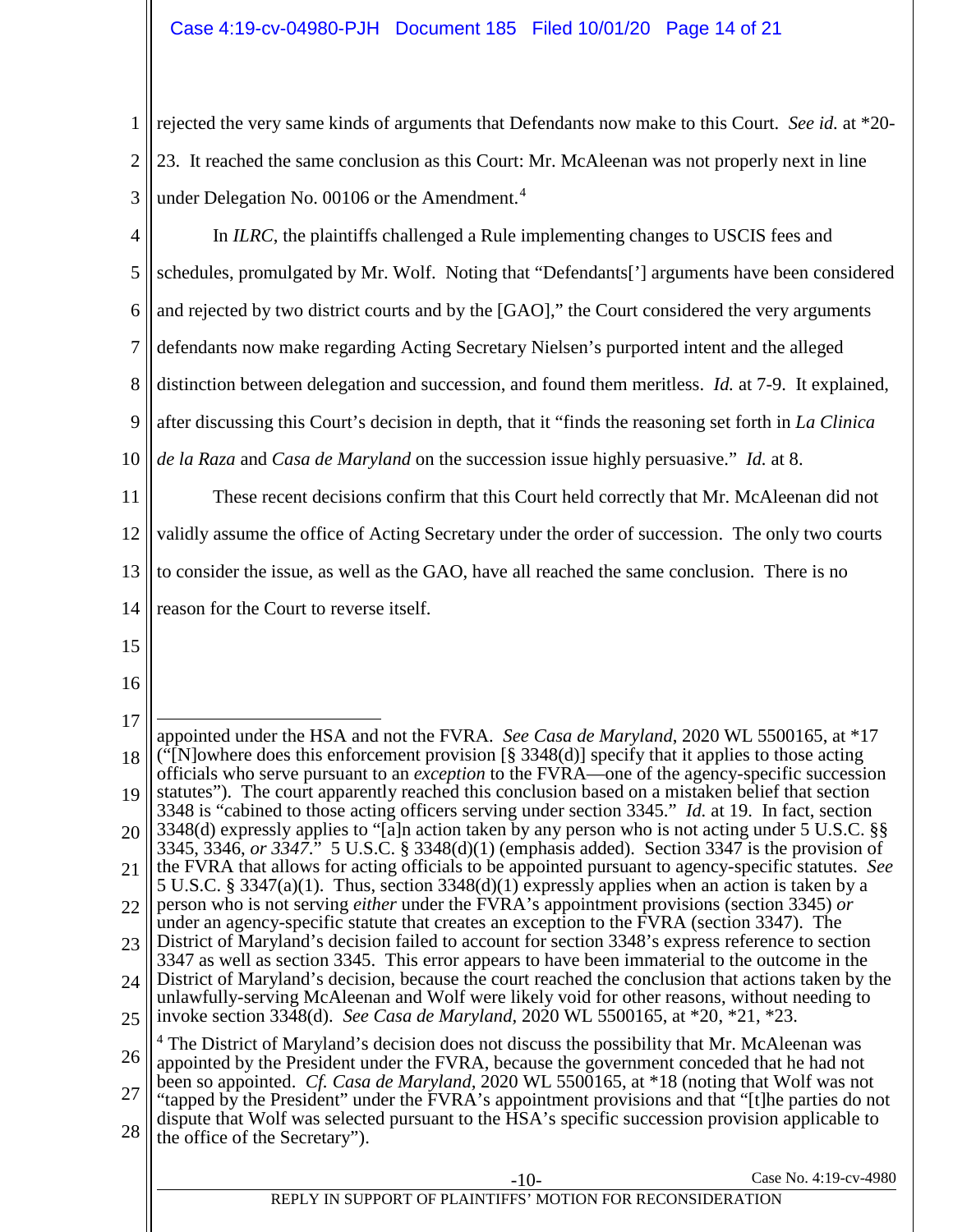## **2. Defendants Ignore the Text of Nielsen's Order and Mr. McAleenan's Subsequent Amendment of Delegation No. 00106**

3 4 5 6 7 8 Defendants attempt to persuade this Court to disagree with its own prior decision, the GAO, and the *Casa* and *ILRC* decisions; to ignore the express and unambiguous language of Secretary Nielsen's amendment; and to find that Secretary Nielsen had an unexpressed intent to establish a single order of succession applicable both to death, resignations, and incapacity, on the one hand, and disasters or catastrophic emergencies on the other. Defendants' arguments are not supported by law or logic.

9 10 11 12 13 14 15 16 17 18 19 20 21 Defendants offer no explanation why, if Nielsen intended for a single order of succession to apply where two separate orders once did, she nonetheless left unaltered the text of Sections II.A and II.B of Delegation No. 00106—which expressly provide for two different orders of succession in the two different circumstances. *See* Order at 14. Relatedly, Defendants do not explain why, if the Nielsen Amendment did what Defendants claim, Mr. McAleenan felt the need to issue a subsequent amendment to Delegation No. 00106 that *expressly* amended Section II.A, governing succession in case of death or resignation, so that it also referred to Annex A rather than Executive Order 13753. *Id.* at 14. Such a move would make no sense if, as Defendants contend, Secretary Nielsen's amendment entirely displaced Delegation No. 00106 or caused Section II.A to be no longer operative. Mr. McAleenan's amendment of Section II.A of Delegation No. 00106 only makes sense under Plaintiffs' interpretation of Nielsen's amendment: Section II.A remained operative after Secretary Nielsen's amendment and continued to govern succession in case of death or resignation. *See ILRC*, 2020 WL 5798269, at \*8.

- <span id="page-14-1"></span>22
- 23

#### **3. Defendants' Reliance on a Distinction Between "Succession" and "Delegation" Is Unfounded**

24 25 26 27 28 Defendants argue that Secretary Nielsen's amendment cannot mean what it says because it used the phrase "order of succession." Opp. 3. Defendants argue that "order of succession" is a term of art that must refer to the officers designated to serve in case of vacancy, while the different word "delegation" is used when the Secretary gives powers to other officials while continuing to occupy her office. *Id.* According to the Defendants, if Secretary Nielson had intended her

<span id="page-14-0"></span><sup>1</sup> 2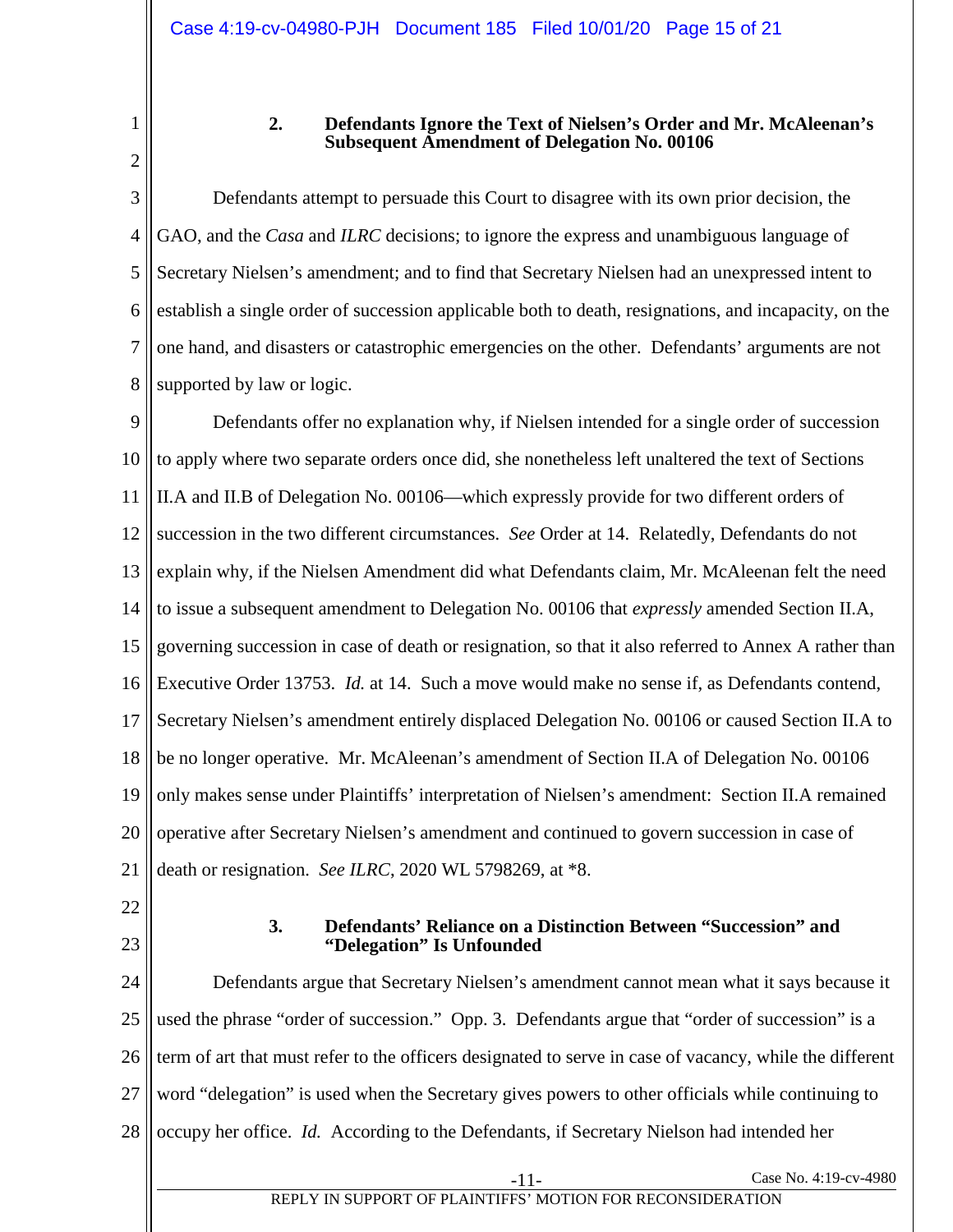1 2 3 amendment to do what it says—altering only the Annex A governing who can exercise the Secretary's powers during a disaster or emergency—then Secretary Nielson should have used the word "delegation," not "order of succession." This argument fails for several reasons.

4 5 6 7 8 9 10 11 12 13 14 15 16 17 18 19 20 21 22 23 24 25 26 First, the statutory source for the purported distinction between an "order of succession" and a "delegation" contradicts Defendants' argument. Defendants cite 6 U.S.C. § 113(g)(2) as "empower[ing] the Secretary to designate an 'order of succession' for officers to serve as Acting Secretary *in the event of a vacancy*." Opp. 3 (emphasis added). But the emphasized language, "in the event of a vacancy," does not appear in section 113(g). Rather, section 113(g) specifies who shall serve as Acting Secretary if "by reason of *absence, disability, or vacancy* in office, neither the Secretary nor Deputy Secretary is *available to exercise the duties* of the Office of the Secretary," 6 U.S.C. § 113(g)(1) (emphasis added), and goes on to say that the Secretary may designate additional officers "in further order of succession to serve as Acting Secretary." *Id.*   $§ 113(g)(2)$ . Thus, the idea of an "order of succession" pursuant to section 113(g) of the HSA is not limited to "vacancies," but also encompasses circumstances where the Secretary is not "available to exercise the duties" of the office due to "absence" or "disability." *Cf. English v. Trump*, 279 F. Supp. 3d 307, 322 (D.D.C. 2018) ("Defendants argue, with some force, that [unavailability to act is] commonly understood to reflect a temporary condition, such as not being reachable due to illness or travel," rather than a permanent condition such as a vacancy.) That is precisely what Section II.B of Delegation No. 00106 does: It specifies an order of succession among officials—by listing them on Annex A—who may "exercise the powers and perform the functions and duties" of the Secretary's office in the event the Secretary is "unavailable to act during a disaster or catastrophic emergency." Dkt. 167-1, at 2. There is nothing surprising about Secretary Nielsen's use of the phrase "order of succession" to refer to the order of succession set out in Annex A in case of her unavailability due to emergency. *See Casa de Maryland,* 2020 WL 5500165, at \*22 ("the changes that Nielsen *did* make to Annex A" were made "pursuant to her authority under section 113(g)"); *ILRC*, 2020 WL 5798269, at \*8.

27 28 Second, the suggestion that Secretary Nielsen adhered to some strictly-defined distinction between an "order of succession" in case of vacancy and a "delegation" in case she remained in

REPLY IN SUPPORT OF PLAINTIFFS' MOTION FOR RECONSIDERATION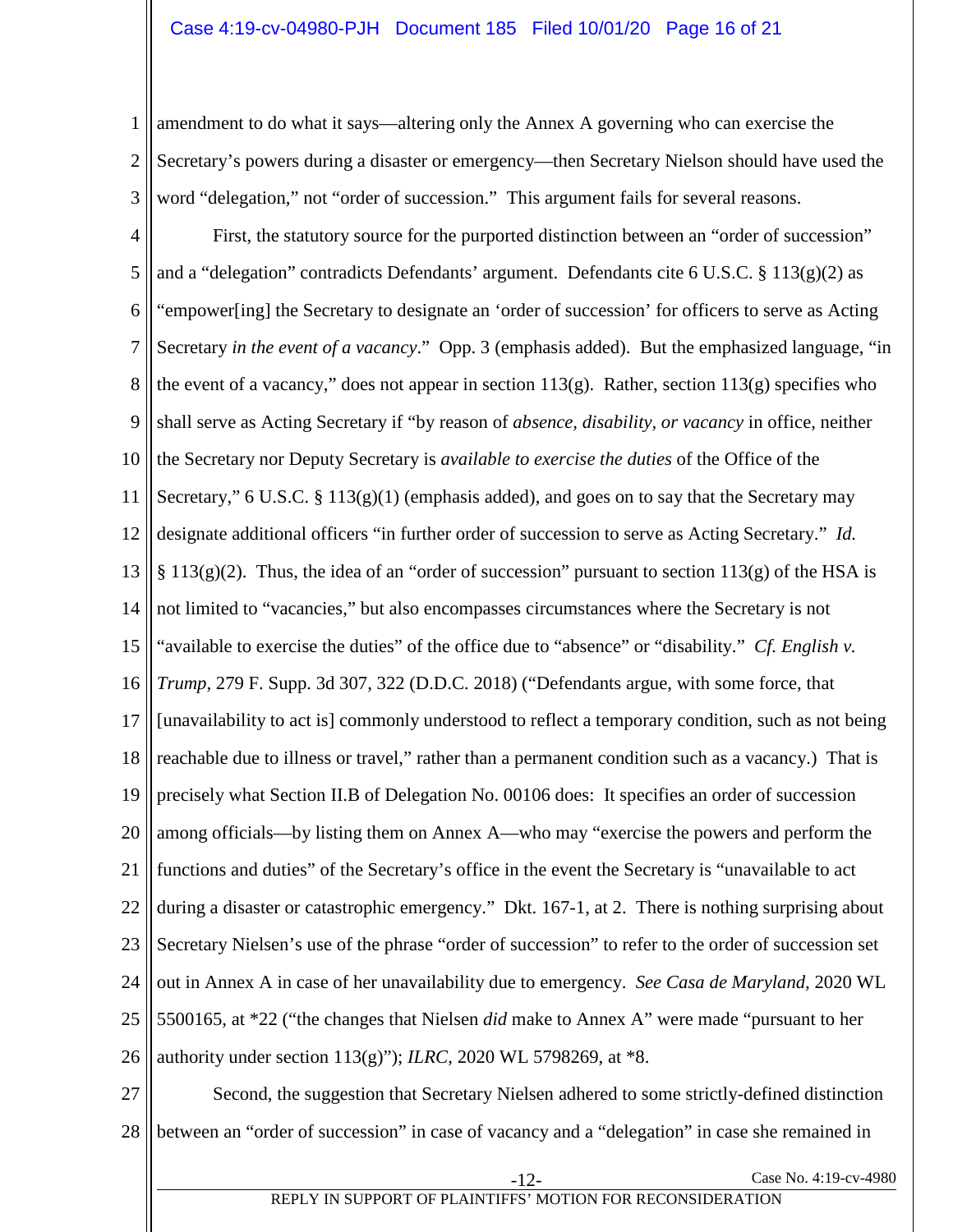1 2 3 4 5 6 7 8 9 10 11 12 13 14 15 16 17 18 19 office is belied by the text of her amendment. As Defendants point out, the amendment describes itself as changing the "order of succession." But the document that the amendment purported to change is entitled "*Delegation* No. 00106." And in addition to changing the list of officials in Annex A, it directed that the new list bear the title "Annex A. Order for *Delegation* of Authority by the Secretary of the Department of Homeland Security." Dkt. 166-3 at 3 (emphasis added); *see also ILRC*, 2020 WL 5798269, at \*8 (Noting that "[t]he replacement text continues to state 'Annex A. Order for Delegation of Authority'"). This demonstrates that Secretary Nielsen did not recognize any strict distinction between an "order of succession" and a "delegation," and proves that she could not have expected her amendment to Annex A to effect a change involving only the former and not the latter. This, too, is unsurprising. The HSA contemplates an "order of succession" for situations where the Secretary remains in office but is not available to act due to absence or disability. 6 U.S.C. § 113(g). In such cases, the acting official may also be thought of as exercising the Secretary's "delegate[d]" powers, *see* 6 U.S.C. § 112(b)(1) (authorizing the Secretary generally to delegate her functions to other officers), and to have assumed those delegated powers pursuant to an order of succession. The order authorizing that official to act can be viewed as both a delegation and an order of succession. There is no contradiction. Third, even if there were some tension between the prefatory language in Secretary Nielson's amendment and its operative language—and there is not—"prefatory clauses or preambles cannot change the scope of the operative clause." *Kingdomware Techs., Inc v. United* 

20 21 *States*, 136 S. Ct. 1969, 1978 (2016); *see also Casa de Maryland*, 2020 WL 5500165, at \*22. The action directed by Nielsen's Amendment, not the preceding statements, controls.

- 22
- 23

#### <span id="page-16-0"></span>**4. Defendants' Contention that Delegation No. 00106 Is an "Internal Administrative Document" Is Unfounded**

24 25 26 27 28 Case No. 4:19-cv-4980 Defendants attempt, again without citing any authority, to recast Delegation No. 00106 as a mere "internal administrative document" without binding force. Dkt. 184 at 7. Defendants' own actions undermine that claim. As the *Casa* court recognized, it is undisputed that "Delegation Order 00106 is the only written repository that memorializes Secretary's changes to the succession orders." *Casa de Maryland*, 2020 WL 5500165, at \*22. Thus, when Secretary Nielsen sought to

# REPLY IN SUPPORT OF PLAINTIFFS' MOTION FOR RECONSIDERATION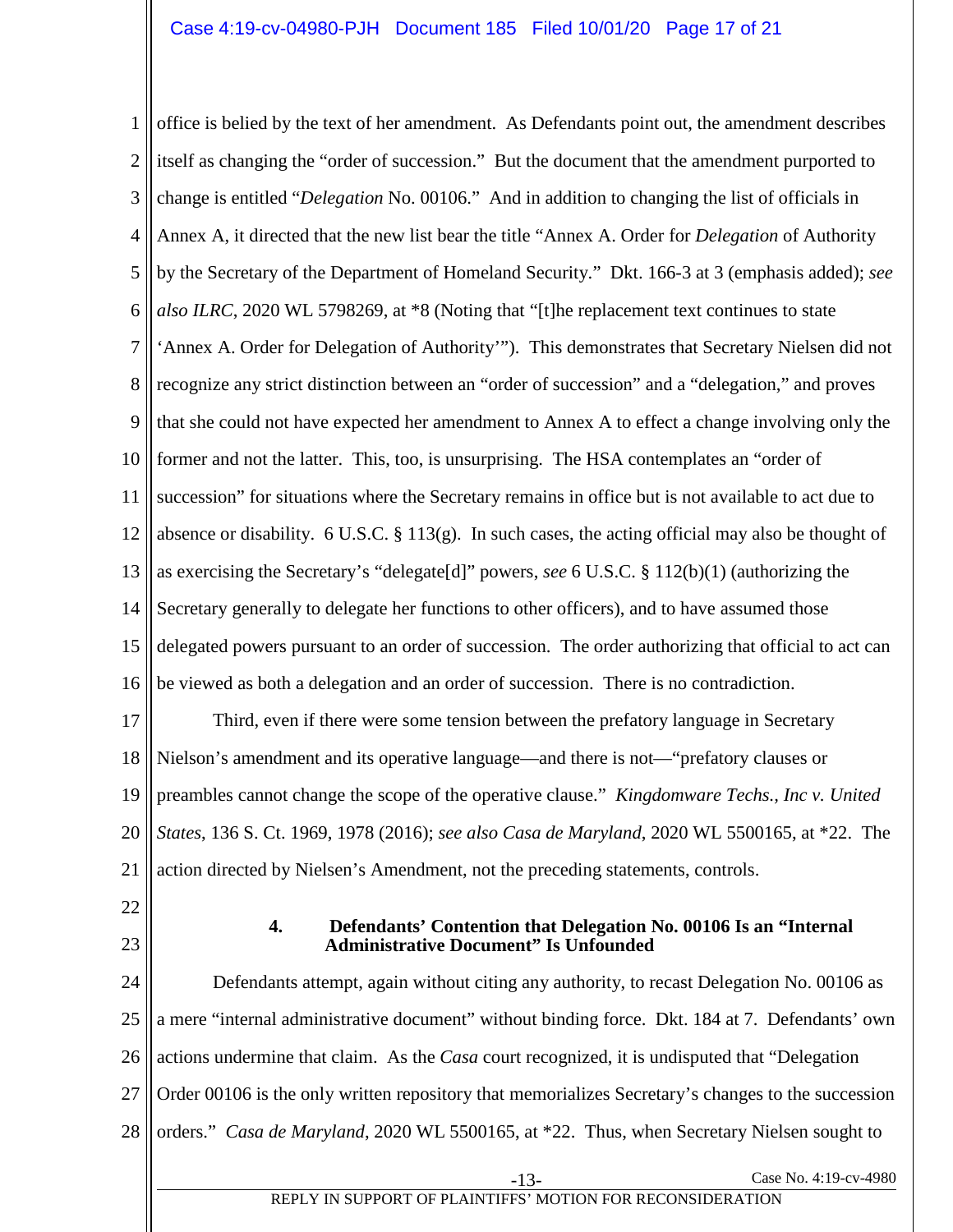1 2 3 4 5 alter the designated order of succession, she did so by *amending* part of Delegation No. 00106. If that document were simply an internal administrative document of no force, Secretary Nielsen would have had no reason to make her change by amendment and would instead have issued a stand-alone directive. *See also ILRC*, 2020 WL 5798269, at \*8 n.10 (rejecting argument that Delegation No. 00106 is an internal administrative document).

6 7 8 9 10 11 12 13 14 Defendants further contend that Delegation No. 00106 (as amended) could not have been an order establishing succession under section  $113(g)(2)$  of the HSA because the original version of Delegation No. 00106 was signed before HSA section  $113(g)(2)$  became law.<sup>[5](#page-17-0)</sup> Defendants assert that Secretary Nielsen's amendment constitutes the first exercise of the Secretary's authority under Section  $113(g)(2)$  and thus, despite amending only the Annex to Delegation No. 00106 governing the order of succession for unavailability for disaster or emergency, the amendment must be viewed as designating an order of succession for all circumstances permitted by Section 113(g). Not only is this argument unsupported by the text of the amendment, it is again belied by DHS's own practice.

15 16 17 18 19 20 21 22 23 24 DHS has amended Delegation No. 00106 at least six times since section  $113(g)(2)$  was added to the HSA and before Secretary Nielsen's amendment. *See* Dkt. 167-1 at 5 (noting revisions to Annexes G, R, U, X, Y, and Z postdating §  $113(g)(2)$ 's December 23, 2016 enactment and preceding April 10, 2019 amendments of Annexes A and B). Defendants identify no standalone value for the annexes and none appears on their face. Rather, each annex has meaning only by reference to Delegation No. 00106's instructions, including Section II.A. and II.B. Likewise, DHS issued a revised version of Delegation No. 00106 the day after Secretary Nielsen's amendment that left Section II.A in place and unchanged; the revised document continued to reference Executive Order 13753 in case of death or resignation, and only the text of Annex A was

25

 $\overline{a}$ 

<span id="page-17-0"></span>26 <sup>5</sup> Defendants incorrectly state that Secretary Johnson signed Delegation No. 00106 before "Congress gave the Secretary" the authority in section  $113(g)(2)$  to designate an order of succession. (Dkt. 184 at 4 n.2). Though the Court need not wade into this issue, the timeline is

- 27 28 more nuanced than Defendants present. Both Executive Order 13753 and Secretary Johnson's signature on Delegation No. 00106 occurred *after* both houses of Congress had approved section
	- 113(g), but before President Obama signed it into law.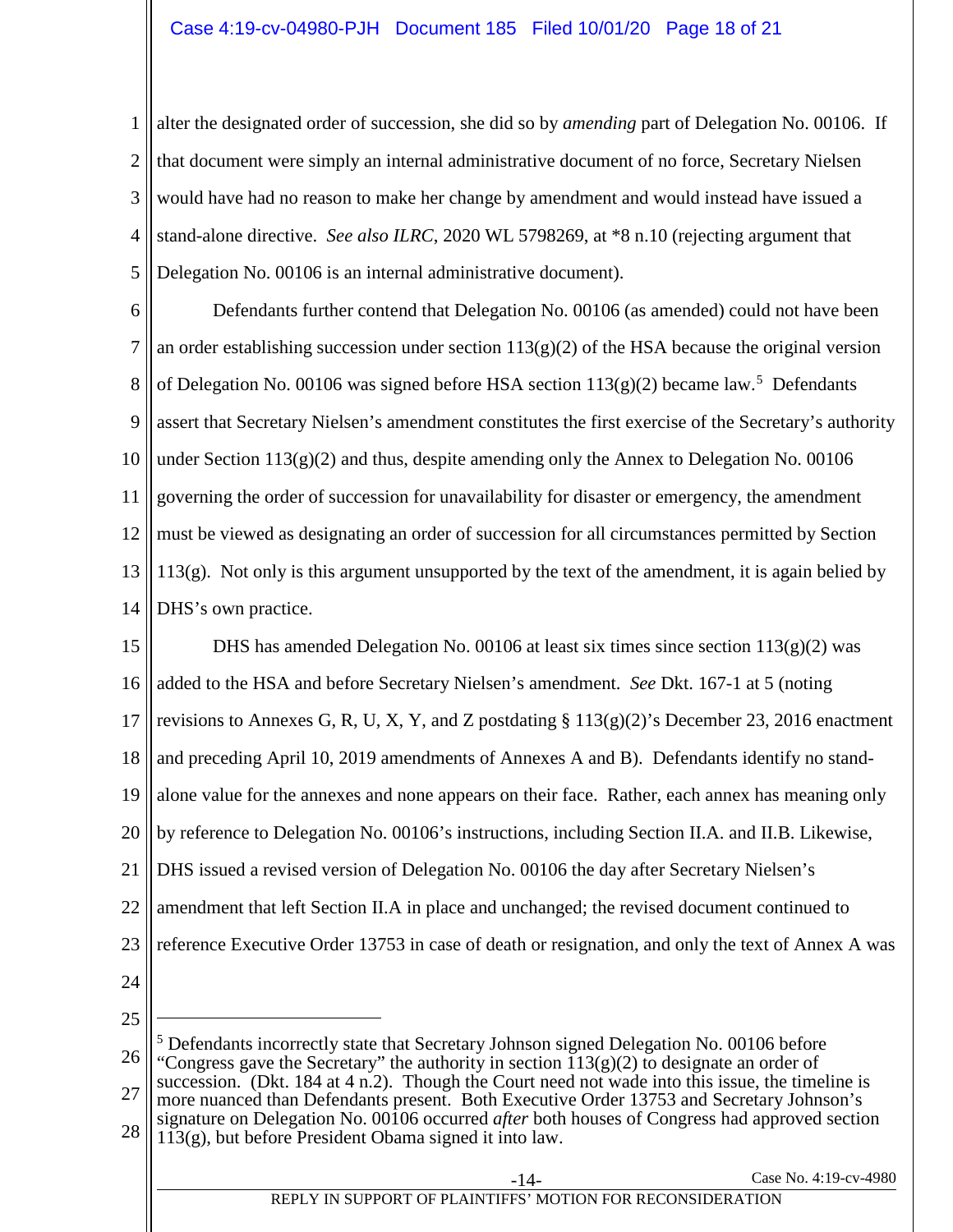1 2 altered. That is consistent with the text of Secretary Nielsen's amendment, which does not purport to create a new directive but rather to amend the preexisting Delegation No. 00106.

3 4 5 By changing only Annex A, Secretary Nielson adopted Delegation No. 00106 as an order of succession under Section  $113(g)(2)$ , and altered the order of succession only for cases in which she was unavailable due to disaster or emergency.

6 7 8 9 10 11 12 13 14 Defendants' position runs counter to every authority to consider this issue, and even to their own prior interpretation. DHS plainly understood Secretary Nielsen's order to have left Delegation No. 00106 in place and to have modified only the text of its Annex A, as it issued a revised version of Delegation No. 00106 in response that restated the entire document with only Annex A altered. Mr. McAleenan later confirmed that view when he purported to further amend Delegation No. 00106 to revise section II.A so that the order of succession in case of death, resignation, or incapacity would also be governed by Annex A, rather than by Executive Order 13753. That action makes sense only if Delegation No. 00106, including section II.A, remained in effect and governed the order of succession.

15 16 17 18 19 20 21 This Court likewise concluded in its prior Order that Secretary Nielsen left Delegation No. 00106 in place and amended only the Annex A governing succession for unavailability due to disaster or emergency. The GAO reached the same conclusion in its August 14, 2020 opinion, as did the District of Maryland in the *Casa* decision and another Court in this District just days ago. It is only Defendants, having realized that they failed to follow their own documents, that now strain to find some way to give Secretary Nielsen's order a reading it cannot bear. Defendants offer this Court no reason to reconsider its prior, well-reasoned, and correct ruling on this issue.

<span id="page-18-0"></span>22 **III. CONCLUSION**

23 24 Plaintiffs respectfully request that the Court grant their Motion for Reconsideration and deny Defendants' motion to dismiss on Counts 3, 5, and 8.

25 26 27 28 Case No. 4:19-cv-4980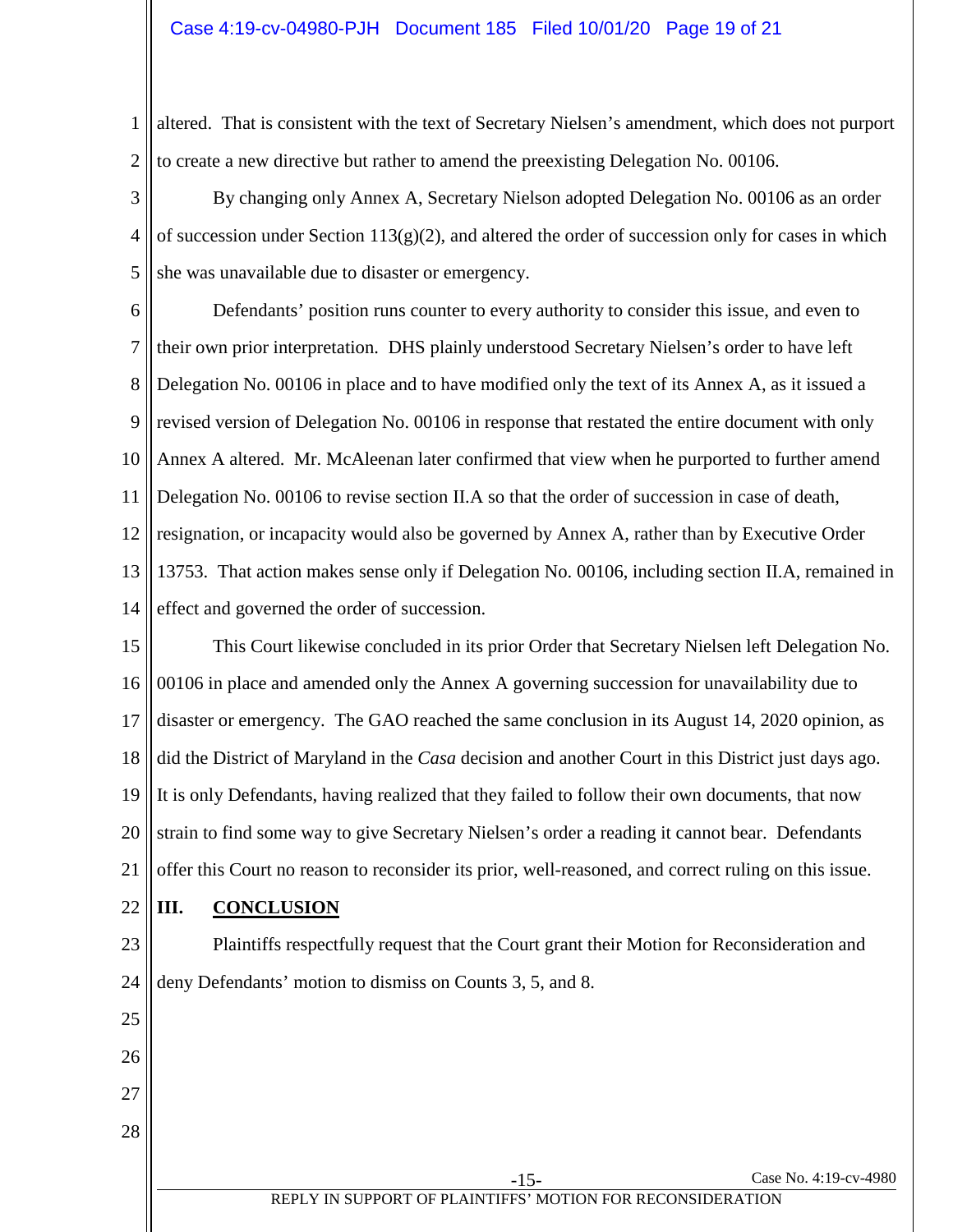|                | Case 4:19-cv-04980-PJH Document 185 Filed 10/01/20 Page 20 of 21 |     |            |                                                            |                                  |
|----------------|------------------------------------------------------------------|-----|------------|------------------------------------------------------------|----------------------------------|
| 1              |                                                                  |     |            | Respectfully submitted,                                    |                                  |
| $\overline{c}$ | Dated: October 1, 2020                                           | By: | $\sqrt{s}$ | Nicholas Espíritu                                          |                                  |
| 3              |                                                                  |     |            | NICHOLAS ESPÍRITU (SBN 237665)<br>espiritu@nilc.org        |                                  |
| 4              |                                                                  |     |            | ALVARO M. HUERTA (SBN 274787)                              |                                  |
|                |                                                                  |     |            | huerta@nilc.org<br>MAYRA B. JOACHIN (SBN 306065)           |                                  |
| 5              |                                                                  |     |            | joachin@nilc.org                                           | NATIONAL IMMIGRATION LAW CENTER  |
| 6              |                                                                  |     |            | 3450 Wilshire Boulevard, #108-62                           |                                  |
| 7              |                                                                  |     |            | Los Angeles, CA 90010<br>Tel.: (213) 639-3900              |                                  |
| 8              |                                                                  |     |            | Fax: (213) 639-3911                                        |                                  |
| 9              |                                                                  |     |            | <b>ANTIONETTE DOZIER (SBN 244437)</b>                      |                                  |
| 10             |                                                                  |     |            | adozier@wclp.org<br>ROBERT D. NEWMAN (SBN 86534)           |                                  |
|                |                                                                  |     |            | rnewman@wclp.org<br>DAVID KANE (SBN 292186)                |                                  |
| 11             |                                                                  |     |            | dkane@wclp.org                                             |                                  |
| 12             |                                                                  |     |            | 3701 Wilshire Boulevard, Suite 208                         | WESTERN CENTER ON LAW & POVERTY  |
| 13             |                                                                  |     |            | Los Angeles, CA 90010<br>Tel.: (213) 487-7211              |                                  |
| 14             |                                                                  |     |            | Fax: (213) 487-0242                                        |                                  |
| 15             |                                                                  |     |            |                                                            | MARTHA JANE PERKINS (SBN 104784) |
|                |                                                                  |     |            | perkins@healthlaw.org                                      | NATIONAL HEALTH LAW PROGRAM      |
| 16             |                                                                  |     |            | 1512 E. Franklin Street, Suite 110                         |                                  |
| 17             |                                                                  |     |            | Chapel Hill, NC 27514<br>Tel.: (919) 968-6308              |                                  |
| 18             |                                                                  |     |            | Fax: (919) 968-8855                                        |                                  |
| 19             |                                                                  |     |            | TANYA BRODER (SBN 136141)                                  |                                  |
| 20             |                                                                  |     |            | broder@nilc.org                                            | NATIONAL IMMIGRATION LAW CENTER  |
|                |                                                                  |     |            | 2030 Addison Street, Suite 420                             |                                  |
| 21             |                                                                  |     |            | Berkeley, CA 94704<br>Tel.: (510) 663-8282                 |                                  |
| 22             |                                                                  |     |            | Fax: (213) 639-3911                                        |                                  |
| 23             |                                                                  |     |            | MAX S. WOLSON (pro hac vice)                               |                                  |
| 24             |                                                                  |     |            | wolson@nilc.org                                            |                                  |
| 25             |                                                                  |     |            |                                                            | NATIONAL IMMIGRATION LAW CENTER  |
|                |                                                                  |     |            | P.O. Box 34573<br>Washington, D.C. 20043                   |                                  |
| 26             |                                                                  |     |            | Tel.: (202) 216-0261                                       |                                  |
| 27             |                                                                  |     |            | Fax: (202) 216-0266                                        |                                  |
| 28             |                                                                  |     |            |                                                            |                                  |
|                |                                                                  |     |            |                                                            | Case No. 4:19-cv-4980            |
|                |                                                                  |     | $-16-$     | REPLY IN SUPPORT OF PLAINTIFFS' MOTION FOR RECONSIDERATION |                                  |
|                |                                                                  |     |            |                                                            |                                  |